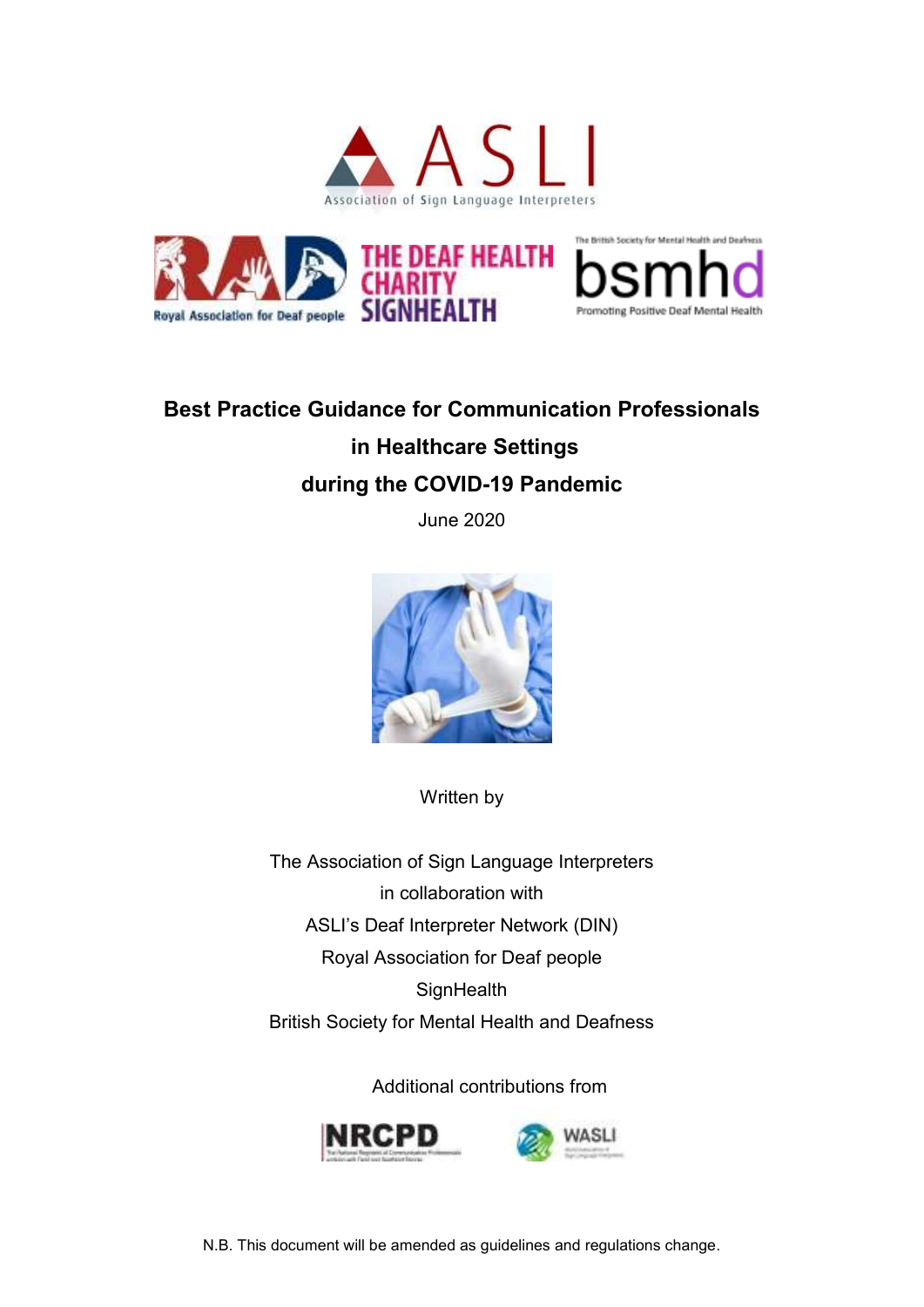## Table of contents

| 1. Preparation for medical settings with an increased risk of infection  4 |  |
|----------------------------------------------------------------------------|--|
|                                                                            |  |
|                                                                            |  |
|                                                                            |  |
|                                                                            |  |
|                                                                            |  |
|                                                                            |  |
|                                                                            |  |
|                                                                            |  |
|                                                                            |  |
|                                                                            |  |
| Appendix B - NRCPD statement: COVID-19 Test and Trace data protection 26   |  |
|                                                                            |  |
|                                                                            |  |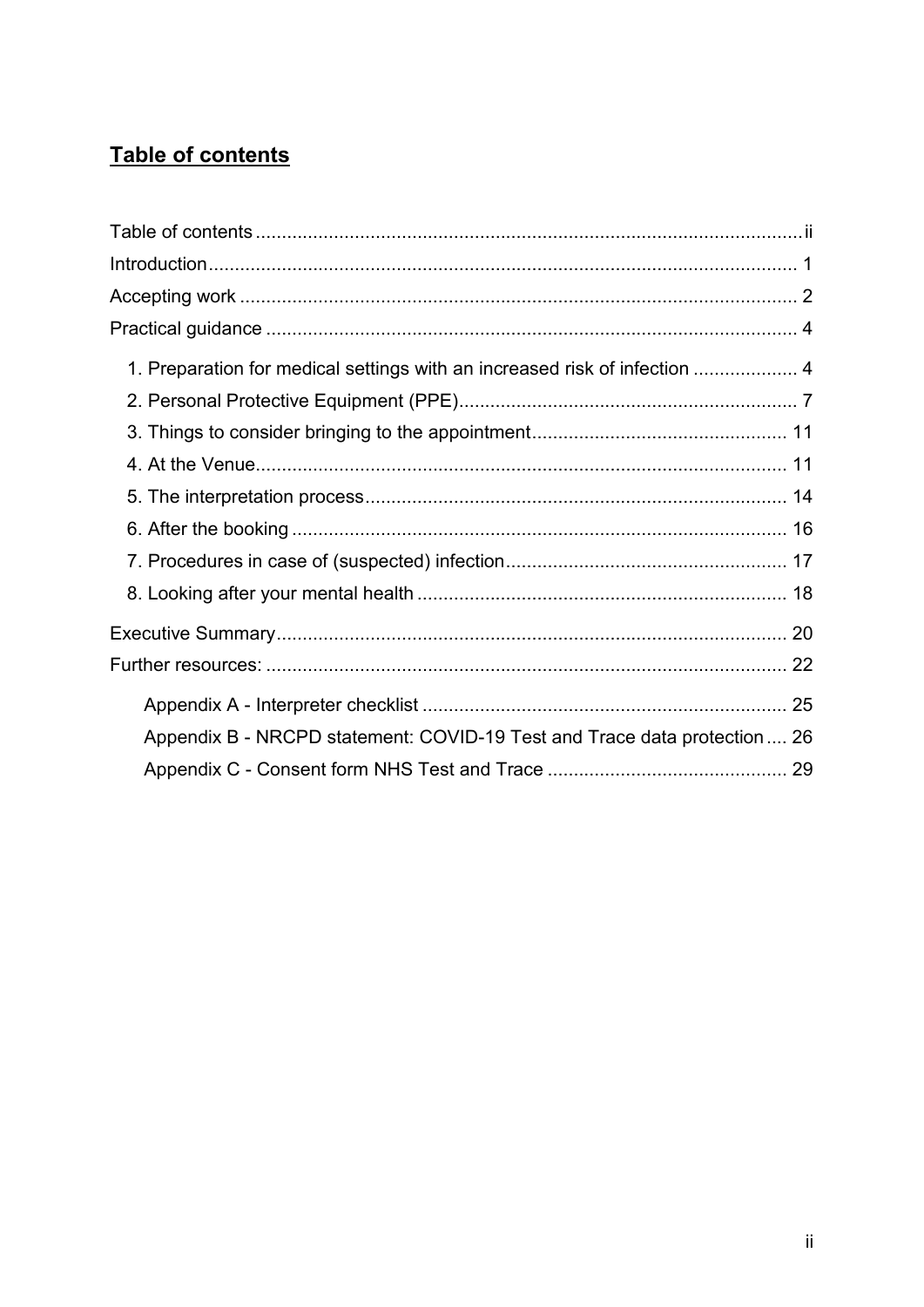#### **Introduction**

These guidelines are issued for communication professionals, by ASLI, in collaboration with RAD, SignHealth, BSMHD and ASLI's Deaf Interpreter Network (DIN). They are issued in accordance with the NRCPD Code of Conduct in relation to maintaining and developing practice in line with recognised standards of the profession (Article 4.1). They have been produced in response to deaf and deafblind sign language users being adversely affected by the COVID-19 pandemic, due to access to information in their first or preferred language, typically British Sign Language (BSL) in the UK, being significantly reduced in all areas of their lives.

Under current circumstances, deaf people are not always provided the appropriate access they need. This applies particularly in medical settings, as some healthcare professionals do not consider the range of communication requirements of patients with varying degrees of deafness. This includes not considering the services of Deaf interpreters, translators or communication guides for these settings. Separate guidelines have been produced for organisations, giving more specific advice on the practical considerations of booking communication professionals.

It is worth noting that the majority of interpreters and translators will not have come in contact with infection control protocols and may be worried about taking on assignments within this domain. This guide aims to give interpreters and translators a better understanding of their choices and responsibilities when making decisions regarding an assignment in these settings.

It should be noted that guidelines, advice, and regulations issued by the WHO, Public Health England (or respective devolved government's health organisations), the government, and individual healthcare trusts should always take priority, and must be adhered to at all times, regardless of the advice contained herein. Failing to adhere to local safe practice guidelines as set out by, for example, a GP practice, could amount to a breach of the NRCPD Code of Conduct, because it puts others at risk of harm (Articles 4.1 or 6.1).

1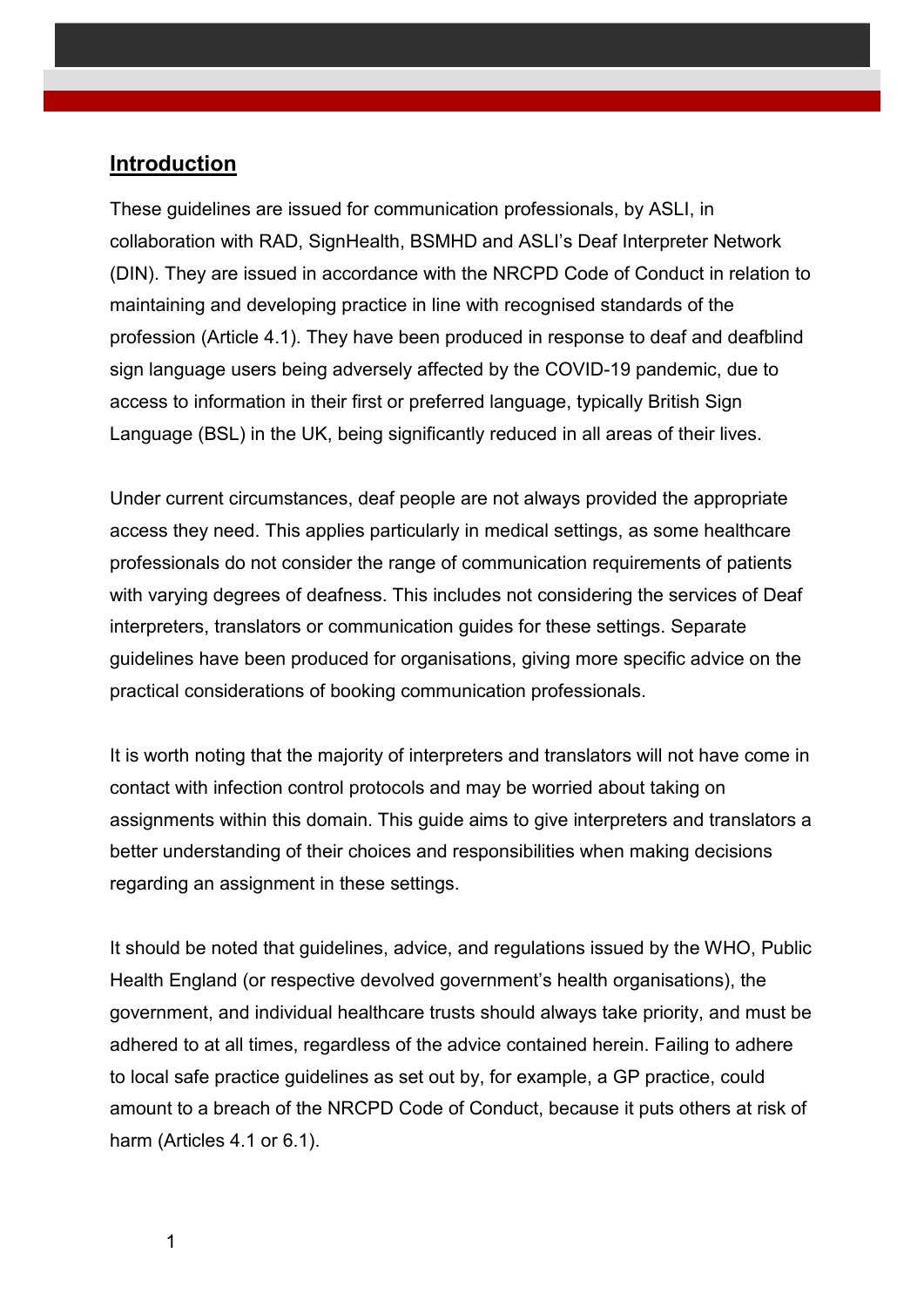Most interpreters are not healthcare professionals; thus, their medical knowledge is likely to be limited. Conversely, the healthcare professional's knowledge of the interpreting process and its practicalities may also be limited; policies may have been created without a specific focus on the needs of deaf patients and facilitation of interpreting. Thus, professional exchanges of information between patient, healthcare, and communication professional, are likely to result in the safest possible outcome for everyone involved.

While this document can help to guide the decision-making process and give general advice on behaviours and procedures within the setting, *the risk of contamination can never be fully eliminated*. When accepting an assignment in these settings, consider: your health risk, that of your dependants, and the client, and whether your professional skills and experience match the needs of the clients (as you would in any setting). In addition, consider the increased or altered demands on your work and their potential impact on your mental health.

#### **Accepting work**

Do not accept a booking in healthcare settings if you have an underlying health conditions, or if you, or a member of your family have symptoms of the disease.

Be aware of your rights as an employee and/or service provider: healthcare venues have a duty of care for your health and safety, however, as a worker, the decision as to whether to accept the workplace conditions is yours alone.

#### *You cannot be forced to work in settings that you feel are unsafe.*

Please note, the consequences of refusal to work, or withdrawal from a specific assignment, should be stipulated (for freelancers) in your terms and conditions, in those of the booking service, or in your employment contract.

Declining work on any grounds is not a breach of the NRCPD Code of Conduct. Specific Covid-19 safety-related concerns would be a good reason because you cannot be made to work in an unsafe environment without reasonable protections.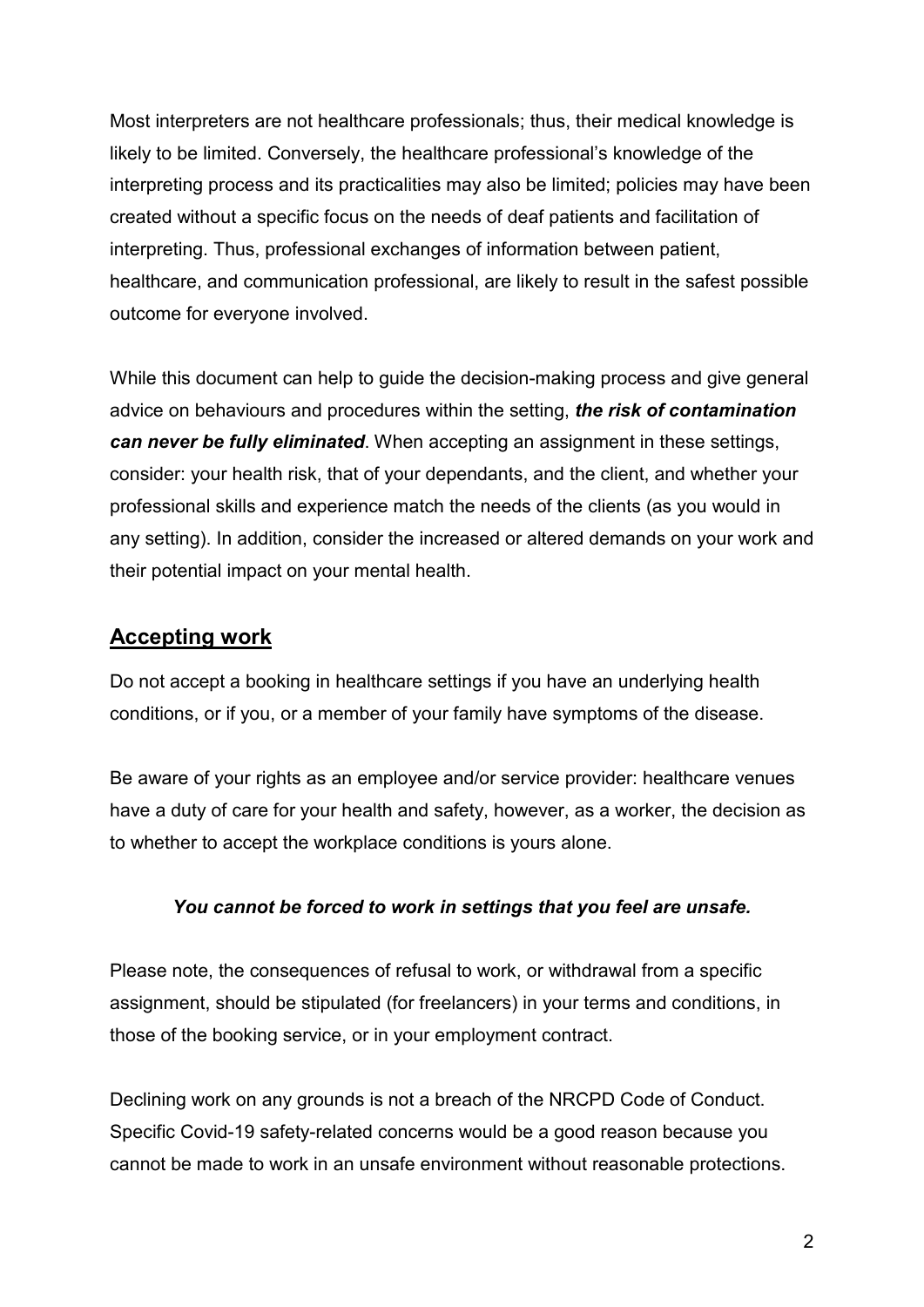You should give these reasons at the time you withdraw from the assignment in order to maintain trust in the profession.

Withdrawing from work you have agreed to, whether in writing or not, may constitute a breach of the NRCPD Code of Conduct if it is without good reason. There is much precedence on this. Further reading on this topic can be found in the resources section.

The possibility of remote interpreting in these settings should always be explored. Factors to discern whether this is a suitable alternative include but are not limited to:

- the language requirements of the client
- $\bullet$  the nature of the booking
- the availability of technical equipment
- the stability of internet connections
- confidentiality
- the severity of the issue, and
- the health and safety of interpreter and client
- whether a deaf interpreter has been assigned

Please refer to ASLI's *Video Interpreting Best Practice Guide* on remote interpreting for further guidance.

Should you be made aware of a healthcare professional's hesitation regarding interpreting in these settings or should a healthcare professional express concerns regarding procedures and best practice, please direct them to our '**Guidelines for Professionals Booking Interpreters in Medical Settings during the COVID-19 Pandemic'.**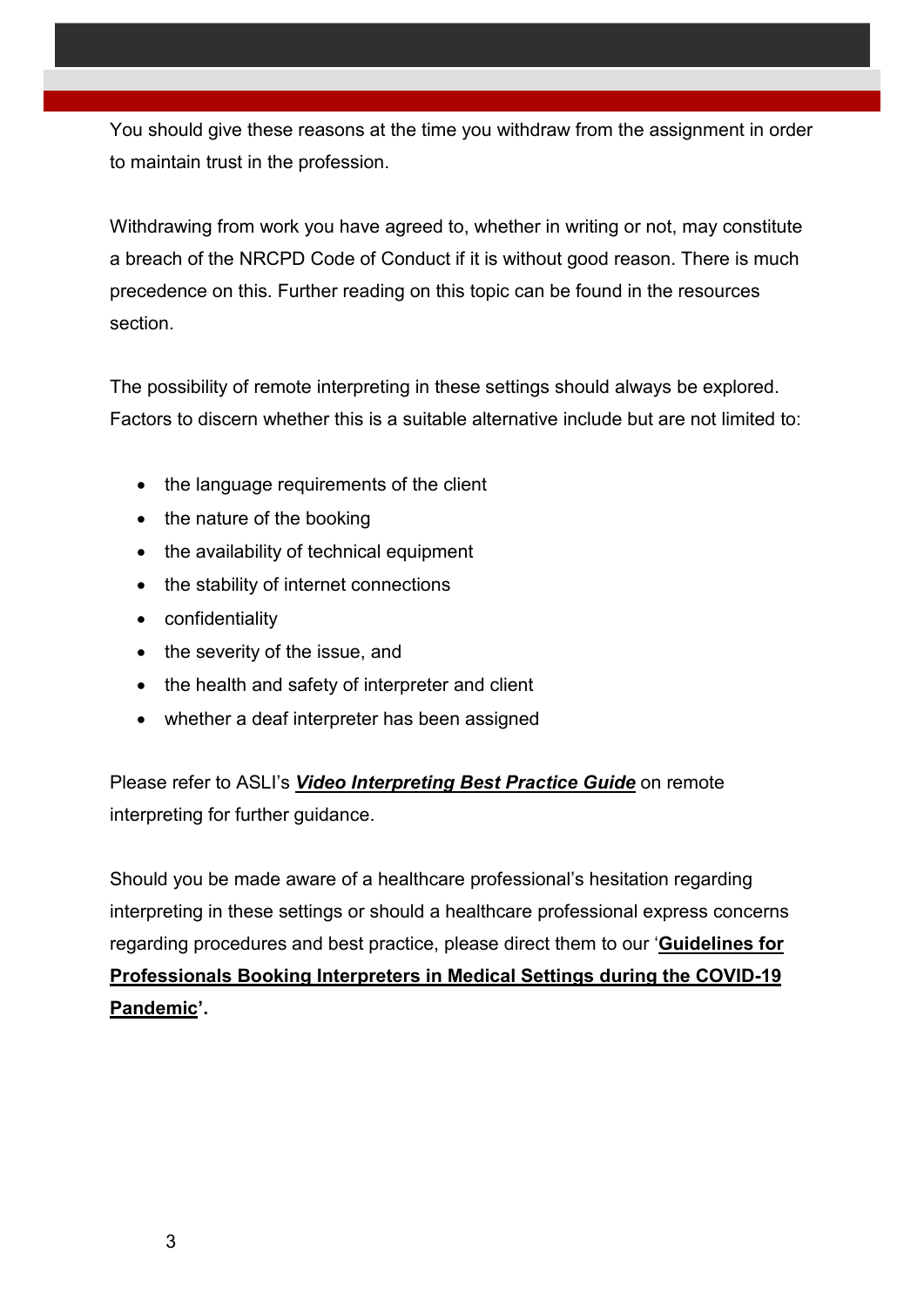### **Practical guidance**

Viruses like COVID-19 spread in similar ways to flu, by releasing droplets of infected fluid from the mouth and nose, which fall onto surfaces and objects, e.g. tables, desks, phones etc. If a person touches those contaminated surfaces, and then their eyes, mouth, or nose, the infection can spread. Similarly, when a person coughs or exhales in close proximity to another person, droplets can be transferred. Therefore, specific behaviours and procedures should be adhered to when working in infectious settings:

#### **1. Preparation for medical settings with an increased risk of infection**

- 1.1 Assess the risks and benefits of taking an assignment in such settings for yourself and others. Consider:
	- the physical and mental demands of the situation and your level of resilience towards them.
	- how the surroundings, protective equipment, and policies may affect the interpreting process.
	- how your emotions and those of your client(s) may affect you and the interpreting process.
- 1.2 Discuss with the service provider whether any information from the venue has been made available, what has been communicated so far to avoid duplication, etc. Medical professionals are likely to be under exceptionally high pressure in terms of workload, time constraints and additional health and safety measures to be taken. Therefore,
	- communication should be as concise and clear as possible
	- determine the communication needs of the client in advance
	- ask specifically about issues such as additional visual impairment, mental health issues or disabilities that could affect physical proximity and time required, or adjustments to language and signing style needed.
- 1.3 Discuss whether a deaf interpreter is needed for the team. This should ideally be established prior to the assignment, but sometimes organisations or the service provider making the request do not consider this as an option. The role of the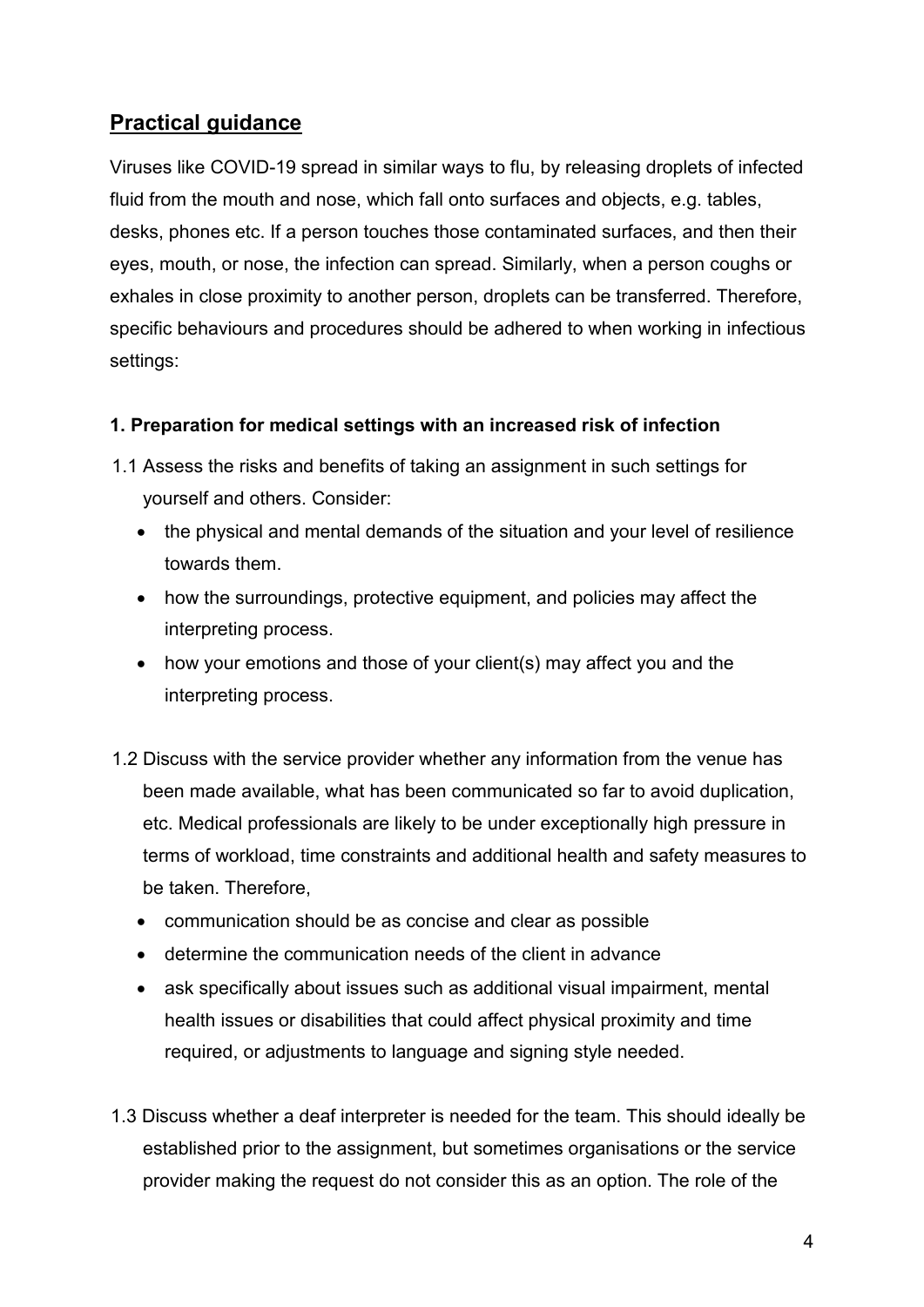interpreter who is deaf is to use their expertise in their sign language(s), along with gesture and other communication strategies, to foster culturally and linguistically appropriate interpretation for deaf consumers, that hearing interpreters may not be able to provide. These may include:

- deafblind people
- deaf children
- deaf people with mental health issues
- deaf people who sign a different sign language
- deaf people with atypical/non-standard signing
- deaf people with cognitive difficulties
- deaf people with language deprivation, or
- deaf people who specifically request a deaf interpreter.
- 1.4 If a deaf interpreter is part of the interpreting team, ensure you know who the deaf interpreter will be and make arrangements to meet with them before the assignment. Deaf professionals may also have access issues in arriving at the assignment and it will be important to meet as early as possible before the assigned time to ensure their access needs are met.
- 1.5 Contact the venue before going to an appointment to ascertain the availability of PPE, handwashing facilities, changing rooms, the nature of the appointment and any specific procedures that may be necessary to enter the building and/or the treatment area, such as temperature checks or security procedures.
	- Explain the role of an interpreter/translator in this setting as well as practicalities (e.g. the ability to interpret from a distance, through glass etc.), where appropriate.
	- Make medical professionals aware that the appointment may take significantly longer due to additional communication barriers such as masks, and that more clarification may be needed to ensure full understanding.
	- Check whether the possibility of facilitating the appointment remotely has been discussed.
- 1.6 Ensure you know whether you are being asked to go into the a 'cold' or 'hot' zone of the hospital: different measures and preparations may be required. The hot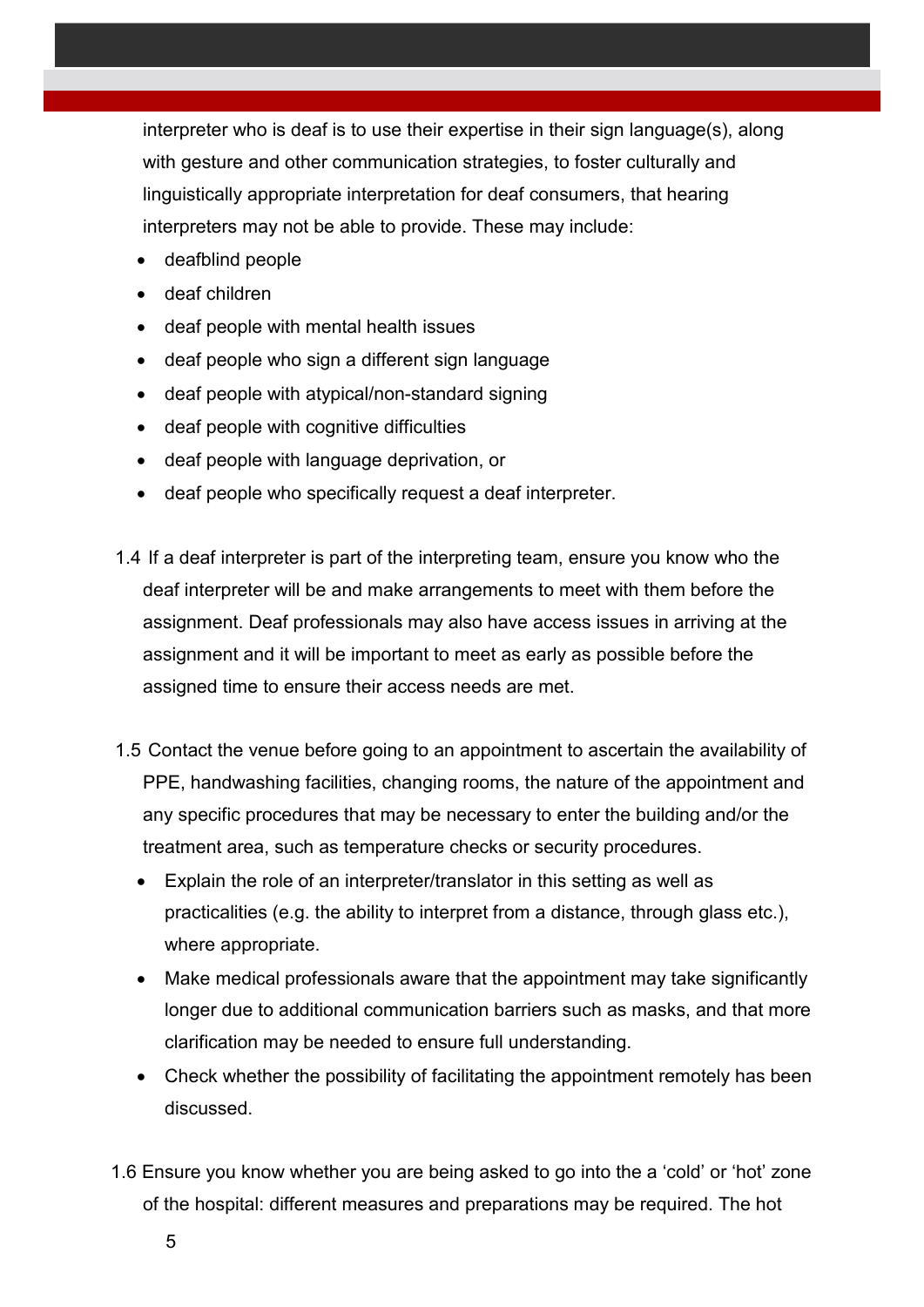zone of the hospital is the area where known infectious cases are being treated, the cold zone is for all other patients. There may also be a triage centre, where patients with suspicious symptoms are held until it can be determined whether they are infected or not. *Going into the cold zone does not mean that there is no risk of infection*, as patients, staff and visitors may not be showing identifiable symptoms!

- 1.7 Consider arrangements for travelling to and from venues: wear fresh clothing, avoid direct contact with members of the household before leaving, and consider transport arrangements.
	- Avoid using public transport where possible.
	- If using your car, clean it regularly with special attention to surfaces that are touched regularly such as keys, door handles, steering wheel, handbrake and gear stick.
	- Keeping a pack of antibacterial wipes in the car is advisable.
- 1.8 Be mindful of accepting several high-risk bookings in different locations in one day (e.g. several departments in a hospital, or from GP to hospital to care home); consider the risks of cross-contamination. This is particularly important when working in environments with vulnerable groups such as care homes, intensive care settings or patients/clients with underlying conditions.
	- Consider taking several sets of clothing (including shoes) and place them each in sealable bags before and after use.
	- Keep jewellery to an absolute minimum.
	- Use single-use PPE where appropriate and available.
	- Avoid taking any unnecessary items such as bags or coats from one venue to another.
- 1.9 Timesheets are an obvious potential source of cross-contamination, regardless of whether they are signed digitally on your smartphone or paper versions. Ask the booking agency for their procedure during the pandemic and whether alternative arrangements are possible. For example, it might be that the healthcare professional can close the booking remotely (or email the agency) without the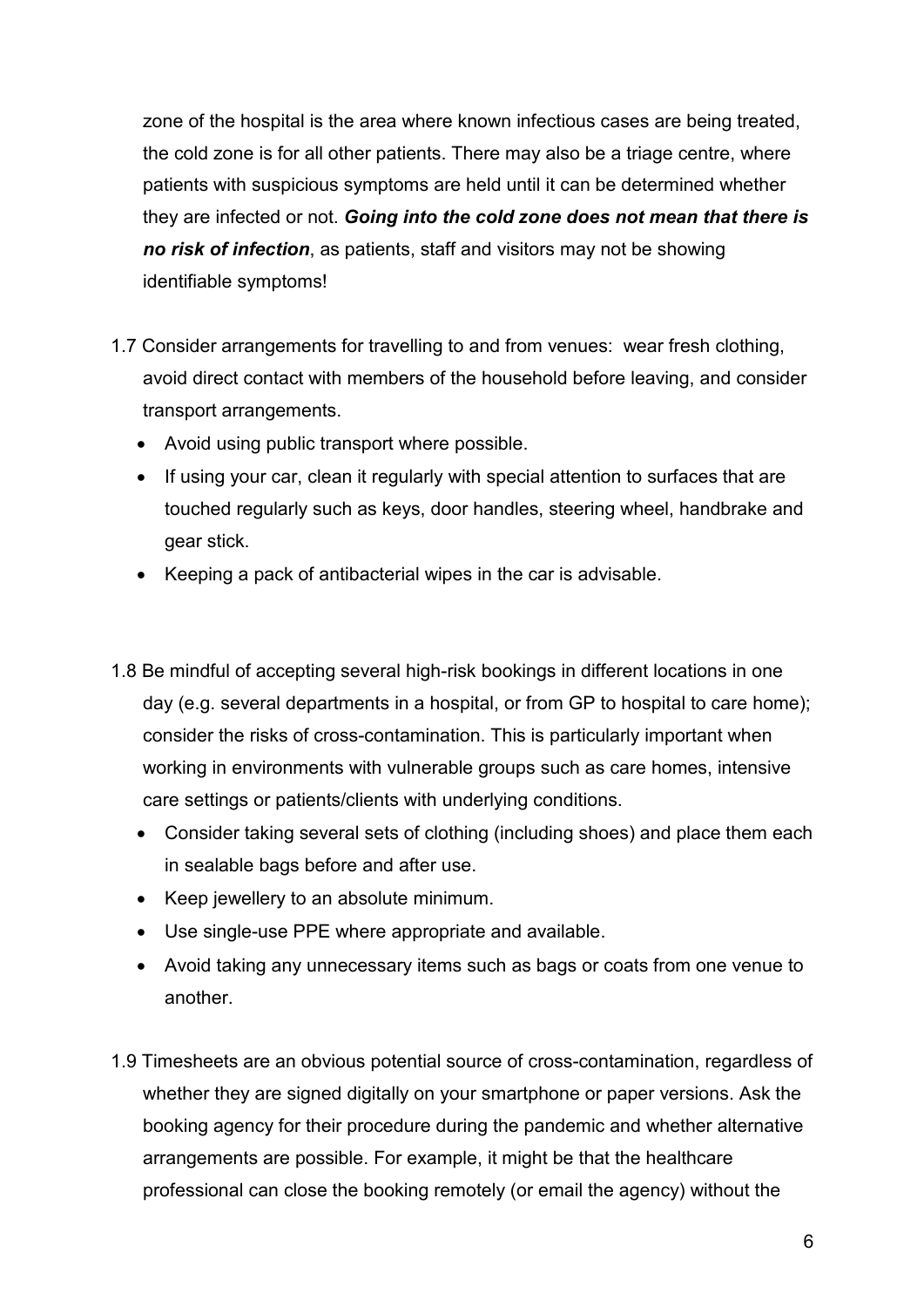need for a physical timesheet. If not, consider how you will handle this in the assignment.

- If digital, consider how you will hand over the device, i.e. placing it on a table and stepping back for the client to pick it up, as well as wiping the screen afterwards.
- If paper versions, you could try to minimise contamination by keeping the form in a plastic pouch, asking the client to take it out, sign and place back in the pouch, before handing it back. The pouch can be wiped, and you may be able to take a photo of the document rather than having to take it out.

However, none of these suggestions will remove the risk of contamination entirely. Therefore, *the most important point to remember is to sanitise your hands after touching objects that could be contaminated*, before touching your mouth, nose or eyes.

#### **2. Personal Protective Equipment (PPE)**

Advice on the use of personal protective equipment (PPE) will differ for the public and for professionals within medical settings. It may also change at short notice depending on availability, recent research, and guidance issued by public health authorities locally, nationally and globally. Therefore, any guidance given herein can only be of informative nature rather than a recommendation. The following explanations will give you a non-exhaustive overview of common items of PPE and how they are commonly handled.

### **Always follow the guidance given by the setting you are working in and check current government guidance regularly for updates on recommended PPE.**

(See the resources section for further information on this topic.)

2.1 **PPE** should be supplied by the facility, however, considering the current pressures on the healthcare system, this may not always be possible. Therefore, it may be worth sourcing your own equipment where possible or consider whether you are prepared to proceed in the absence of any PPE provided. Many suppliers now make transparent face shields that can be ordered in small or large quantities.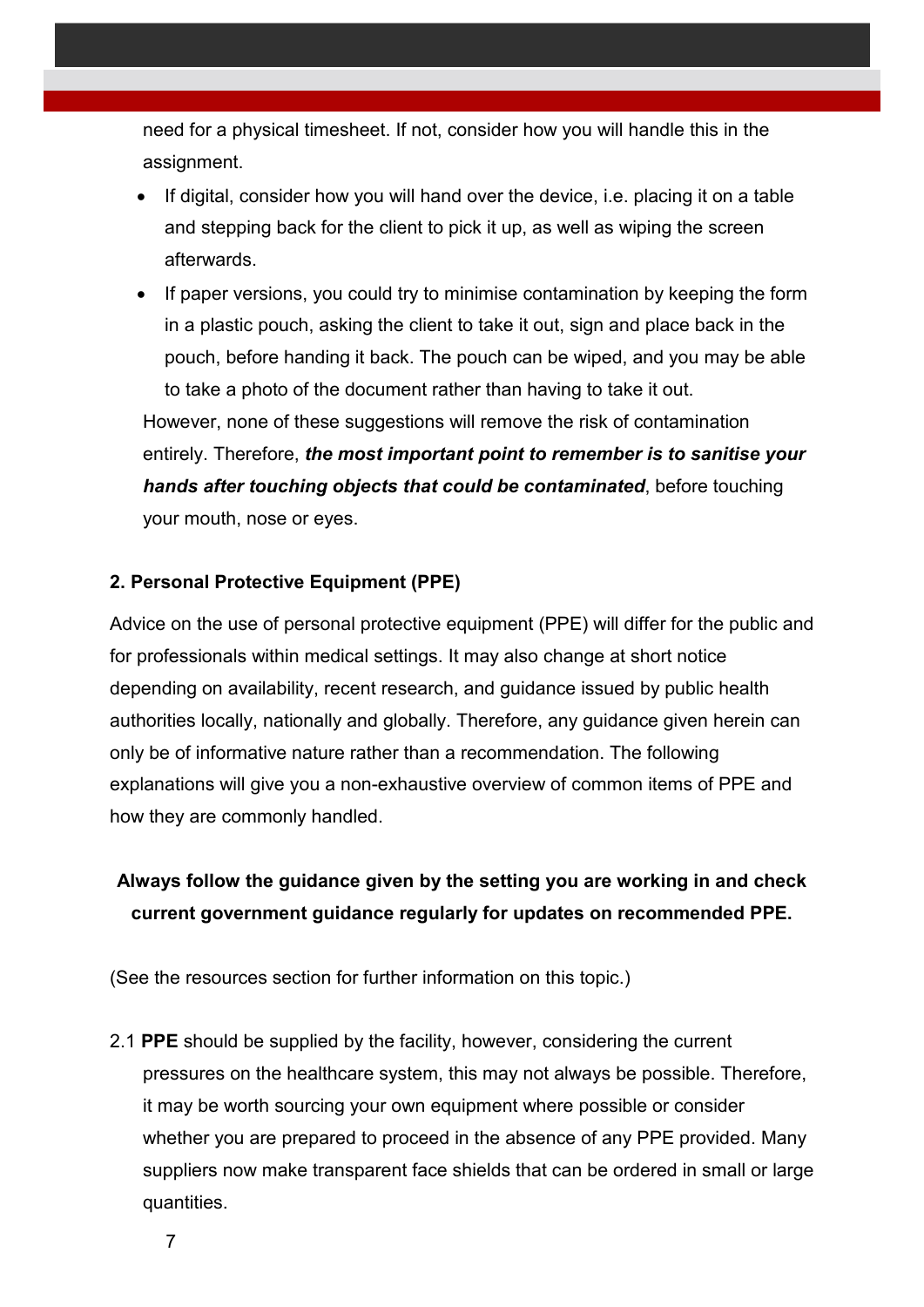- Be aware that not all makes and models are CE-marked and may therefore not be government approved.
- The use of such materials is at your own discretion and no provider will accept liability for any critical incidents, for example as a result of malfunction or insufficient protection, in relation to its use.
- You will need to carry out your own risk assessment for this as well as any other aspect of the booking.

Gloves, hand sanitiser and antibacterial wipes are available in most supermarkets or pharmacies. Again, these may not be made to the same strengths or protection level as version used in medical facilities.

- If a product states 'antibacterial', that does not necessarily mean it is also antiviral.
- Generally, the higher the alcohol content, the more effective the product will be in removing contaminated fluids from surfaces (which means that then the product, e.g. wipes, may become contaminated and should be disposed of accordingly).

Any open wounds, such as those on arms or legs, should be covered by waterresistant materials such as blue plasters:

 be mindful of colours and shapes that may be distracting for the client in the interpreting process.

If you are going into bookings that entail imaging such as an MRI scan:

• check whether any of the PPE you are wearing contains metal and be prepared to remove it.

Carry all PPE separately in sealable plastic bags.

- If your PPE is single use, only put on when necessary.
- You risk cross-contamination if entering or leaving premises with the same PPE
- Clean all reusable PPE such as face shields thoroughly with alcohol-based wipes or soap and water, and let dry before re-using.
- Do not place your equipment on surfaces or the floor in an infectious environment.

Please be mindful that wearing PPE (and seeing other people wear it) may give a false sense of security. Particularly in the general public, people may not have received any instruction in how to put on, behave in, or dispose of used PPE. To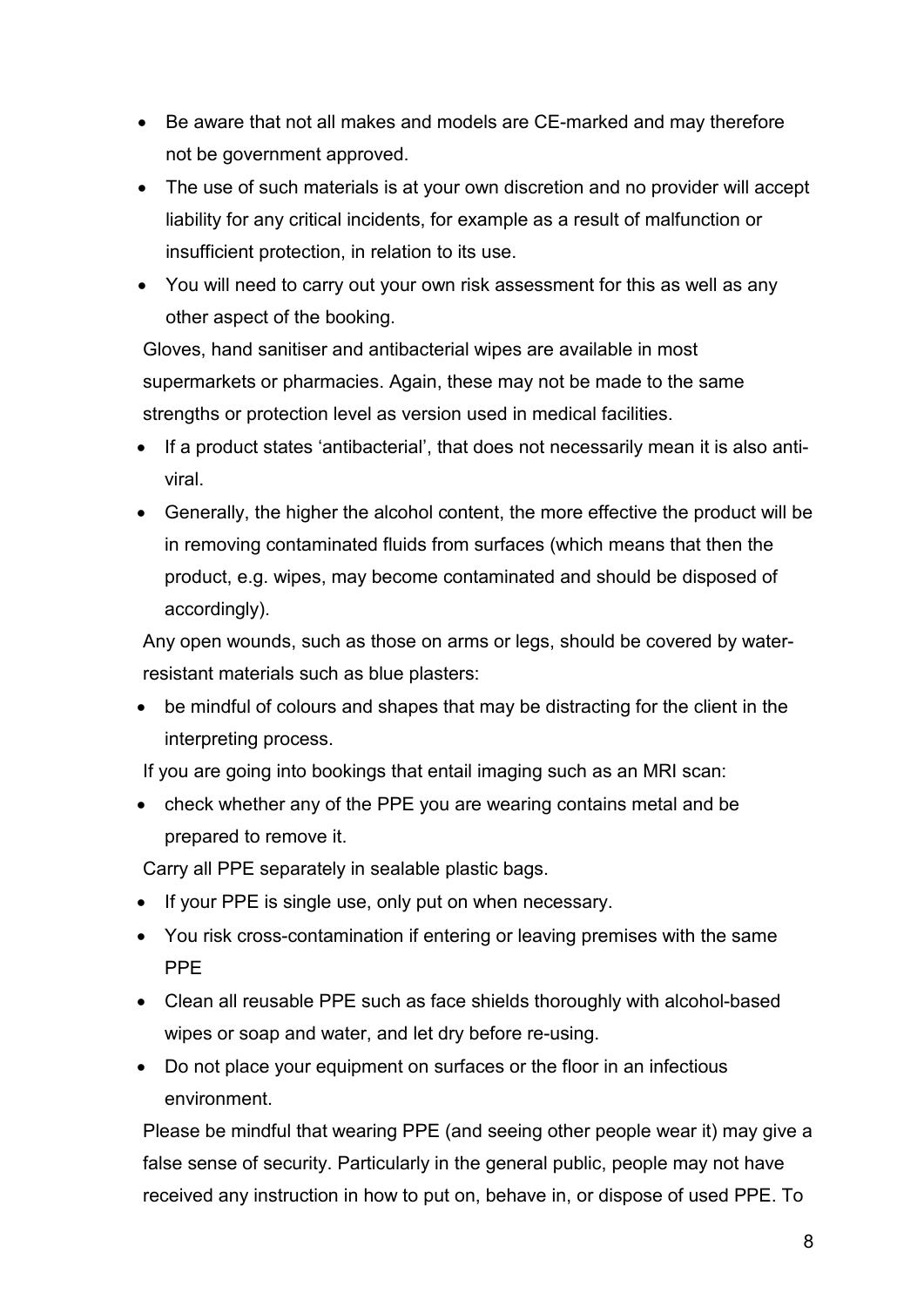guide your own behaviours, always assume that other people's protective equipment is contaminated.

- 2.2 **Safety goggles** are also currently being recommended at some locations. They are generally reusable and protect the wearer not only from mechanical and chemical risks, but also from bodily fluids entering their eyes. They usually have tight seals around the lenses and can be compatible with other equipment such as half-mask respirators. Some can be worn over prescription glasses.
- 2.3 **Masks and face coverings** are distinctly different items of equipment**.**  There are various types of masks currently recommended in different medical settings. These are called an 'N95', 'FFP2' or 'FFP3'. These masks prevent smaller particulates from entering your nose or mouth. With that said, many healthcare workers are pre-fitted for the N95 and assigned a size small, regular or large — to ensure best protection. The more commonly available surgical masks mainly serve the purpose of protecting other people from larger droplets YOU may exhale, but they provide only limited protection for yourself, as they are more permeable.
	- Face coverings, homemade or shop-bought, are recommended to wear in some situations and public areas, because they may reduce the amount of fluid as well as the velocity of fluid when exhaling, coughing or sneezing.
	- Face masks and coverings obviously significantly hinder the interpreting process by dramatically reducing facial expressions and disguising lip patterns.
	- There is great media coverage of individuals and companies producing masks with clear fields to enable lip reading and organisations are campaigning for a widespread use. These are valuable initiatives.

 There are also few companies globally who produce certified versions, but they are currently not available (or not in sufficient quantities) to the NHS. The question of whether or not to wear a mask/face covering can therefore only be answered by the individual interpreter in conjunction with the responsible healthcare professional, with decisions made on a case-by-case basis, depending on the facility's policy, likely physical proximity to patient, healthcare professional and other parties, weighing the risks and benefits of either decision.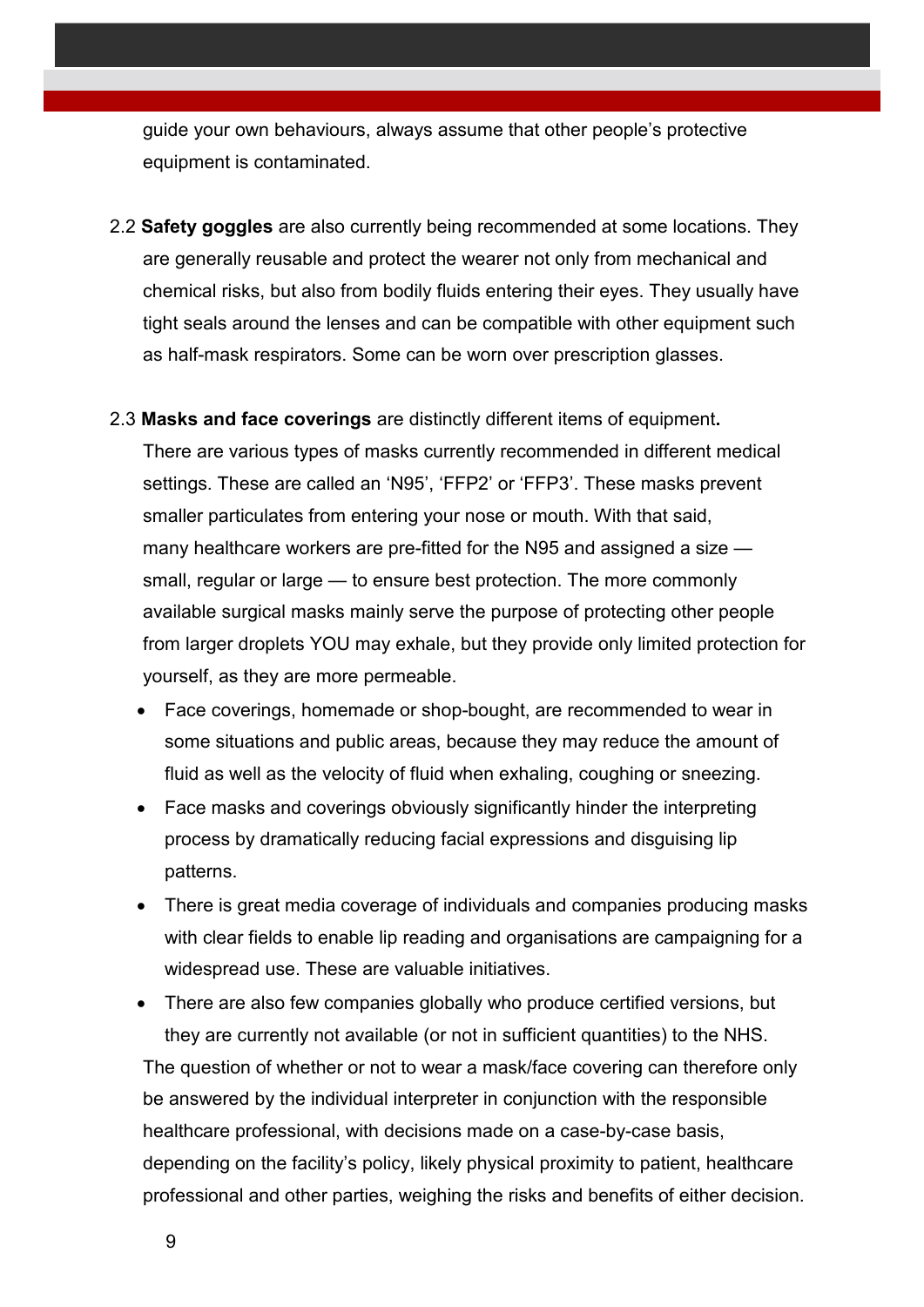Interpreters should not feel coerced into removing their masks. However, under current advice, masks are only necessary where social distancing is not possible, such as on public transport.

Depending on current governmental advice, you may also wish to wear a mask or face covering when entering and leaving the venue but taking it off during the interpreting process (see point 6 for additional items to bring and considerations of item handling).

- Take particular care when removing the mask, as it may be contaminated with both your and other people's fluids: Wear gloves when removing it, do so with both hands simultaneously, do not touch anything else in the process and put the mask and gloves straight in the bin (ask medical personnel for the locations of orange-lidded bins, or orange bags for infectious waste disposal).
- If you are wearing a reusable mask, take the same precautions when removing it and place it in a sealable plastic bag to wash at the earliest opportunity
- Sanitise your hands immediately after, without touching your face.
- 2.4 **Gloves**: gloves may be useful to avoid getting any infectious fluids on your hands but remember that if you touch your face with the gloves, those fluids may still reach your mouth and nose, as well as contaminate other surfaces that you touch.
	- Always sanitise your hands before putting them on, do not reuse gloves and dispose of them appropriately after use.
	- Where the patient or healthcare professional is wearing gloves, do not be tempted to assume that these are not contaminated.
	- You will not be able to determine what other people have touched before or during your assignment.
- 2.5 **Gowns/aprons/scrubs:** you may be able to obtain scrubs from the hospital (ask for changing facilities and how to dispose of them after use), but you can also source your own via private retailers. These are usually made of durable materials, sometimes water-resistant, that can be washed at high temperatures. Gowns/aprons may often be made from thin plastic and are subsequently single use.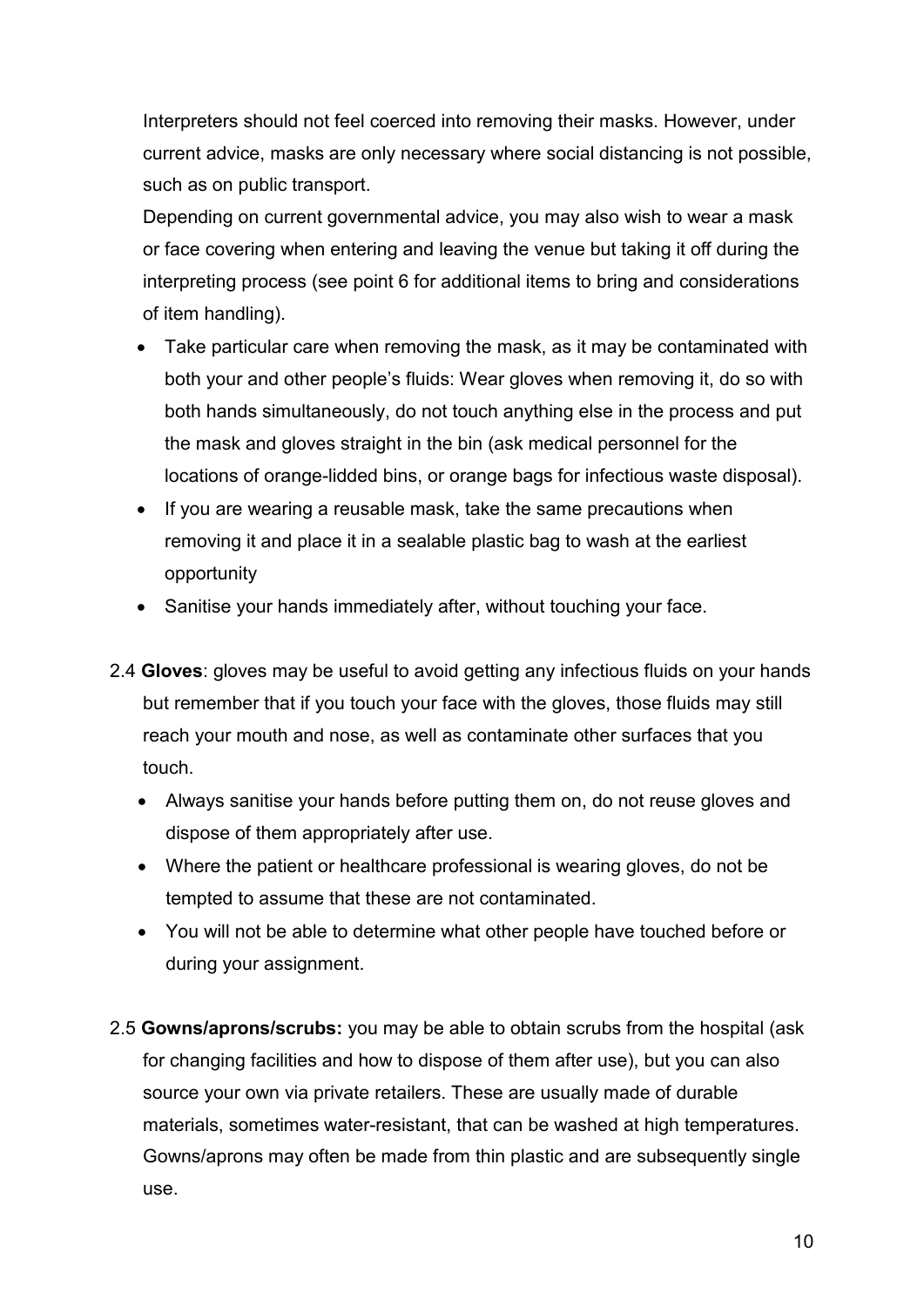#### **3. Things to consider bringing to the appointment**

3.1 Depending on anticipated client needs:

Notepad, pen, hand sanitiser, tissues, water bottle (clearly labelled with your name), whiteboard and marker, clear, resealable plastic bags, and two devices such as a mobile phone and a tablet (to be explained later).

- 3.2 Remember that any items you bring to an appointment could be a source of cross-contamination, unless you are provided with a sterile container to put them in. There is conflicting research on how long the Covid-19 virus can survive on various surfaces. Exchange of items (e.g. business cards, phones, pens, ID badges) also risks spreading infectious fluids. Consider:
	- placing all items you need in a rucksack and sitting on a stool without a back, or standing, and avoid putting down any of your belongings where possible
	- do not lean on or touch walls and surfaces
	- be conscious of accessories such as glasses, necklaces, earrings, hair ties etc. and your habits around them.

3.3 Be mindful of what you are wearing/carrying/keeping in your pockets.

- $\bullet$  Is it washable?
- Is it easily removeable?
- Can it be cleaned with alcohol-based solutions?
- Is the item essential for you to carry out your assignment?

If the answer is no to any of these questions, do not wear it/bring it.

#### **4. At the Venue**

4.1 If a deaf interpreter has been assigned as well, always consider yourselves as a team. Do not proceed with any step or make any arrangements without including your deaf co-worker, and always be on hand to interpret some of the short interactions. If possible, the deaf interpreter can take the lead in the preliminary discussions so as to: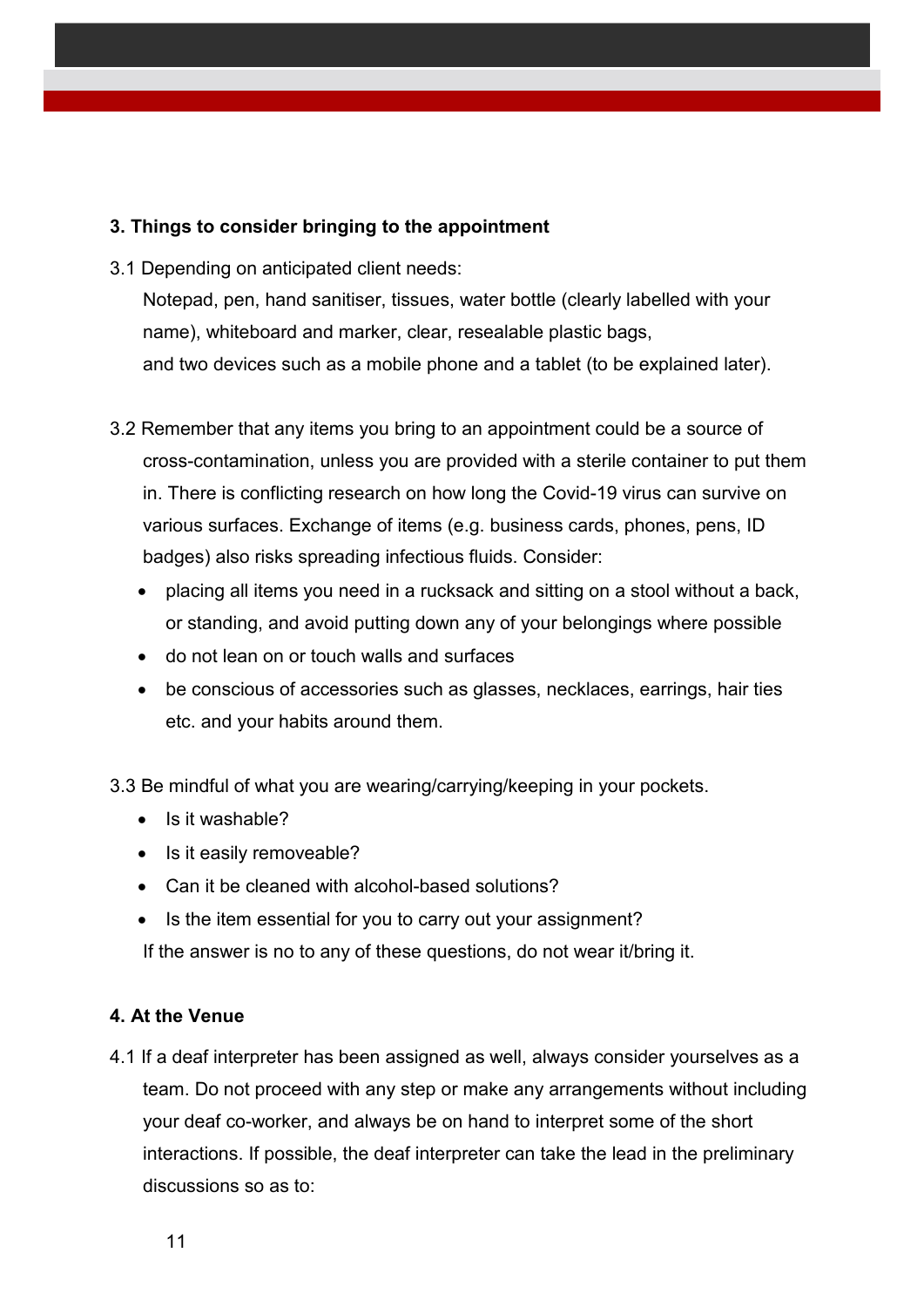- establish the deaf colleague as an integral part of the interpreting team and
- help the medical and health professionals familiarise themselves with the interpreting process before actually meeting with the deaf or deafblind client.
- 4.2 Arriving at the venue: **Cold Zone** arrive earlier than usual, to ensure enough time for screening and other protocols that may be in place at hospitals, and that may change at very short notice. Also be aware that medical facilities may be undergoing rapid relocation and restructuring processes and wards and clinics may not be in their usual places.
	- Locate PPE and discuss any practicalities/room set up with reception staff and/or healthcare professional before entering a treatment room.
	- Sanitise your hands before entering and when leaving the room.
- 4.2 i Take note of the signage around the venue which may give you valuable information on expected behaviours, procedures and responsibilities as well as directions.
- 4.2 ii As a community interpreter, you may be familiar with the client and greeting rituals may need to be adjusted.
	- Refrain from shaking hands or hugging, but be sure to smile and apologise if necessary, for not engaging in physical contact, explaining the reasons behind it.
	- Also state that you will be sitting further away from them than usual to ensure their safety.

Clients are likely to be frightened and their knowledge about and experience in situations like this may be very limited. Keep in mind at all times that you or your deaf interpreter colleague may be the only people the client has been able to communicate with for a period of time. Intermittent access to news bulletins that change daily may contribute to misinformation and gaps in knowledge.

- Be understanding and open, explain where you feel able to, and direct any further questions to the healthcare professional.
- Reassure the client that everything will be done to keep everyone as safe as possible.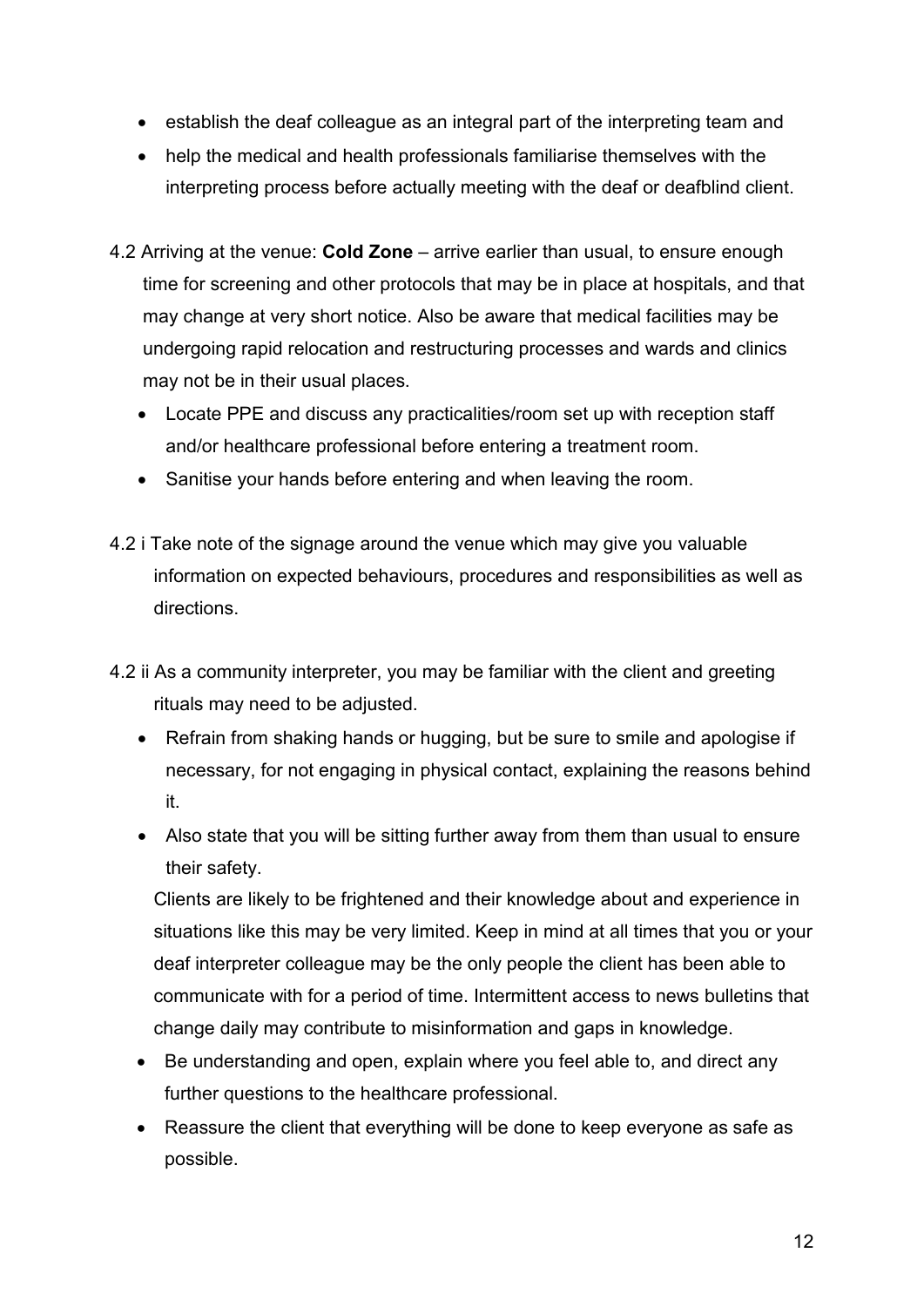- 4.3 Arriving at the venue: **Hot Zone**  if you have been permitted access to the hot zone and there are no alternative methods of facilitating interpretation other than face-to-face, you should be prepared to undergo the same procedure as medical staff when entering high risk infection zones.
	- You may be shown to a changing room and given scrubs as well as a mask, goggles, face shield, two pairs of gloves and a gown/apron.
	- A member of staff may need to assist you in putting these items on.
	- Furthermore, a fit-test may be required. This is a test to determine whether your mask is letting any unfiltered air in.
	- Wearing your mask, a container will be put over your head and (harmless) chemicals with an odour released inside the container. If you can still smell the chemicals, your mask does not fit appropriately and you may be denied access to the hot zone.
	- The process could be repeated with different masks, as sizes and shapes can vary.
	- The test may take 30 minutes or more and this should be discussed with medical personnel in advance, as there may not be capacity to do it on an adhoc basis.
	- Once you are tested and you have your own mask, the fit-test result may be accepted at other facilities within the Trust, but always check this with staff **before arrival**.
	- Practices regarding protective measures may vary.

Regardless of whether you are given any additional protective equipment, you will need to consider the additional risk of entering this area, and whether you feel confident that you will be able to continuously monitor your own behaviours, such as keeping a 2 metre distance from other people and not touching any surfaces including your face, as well as providing an adequate service to the client under the potential additional physical and mental strain of the situation.

- Consider whether you would be willing to carry out the assignment if a safe distance from the patient is not possible and your level of protection relies entirely on your PPE and the behaviours of individuals in the room.
- Recognise how this situation would affect you and your work, both immediately and in the long-term.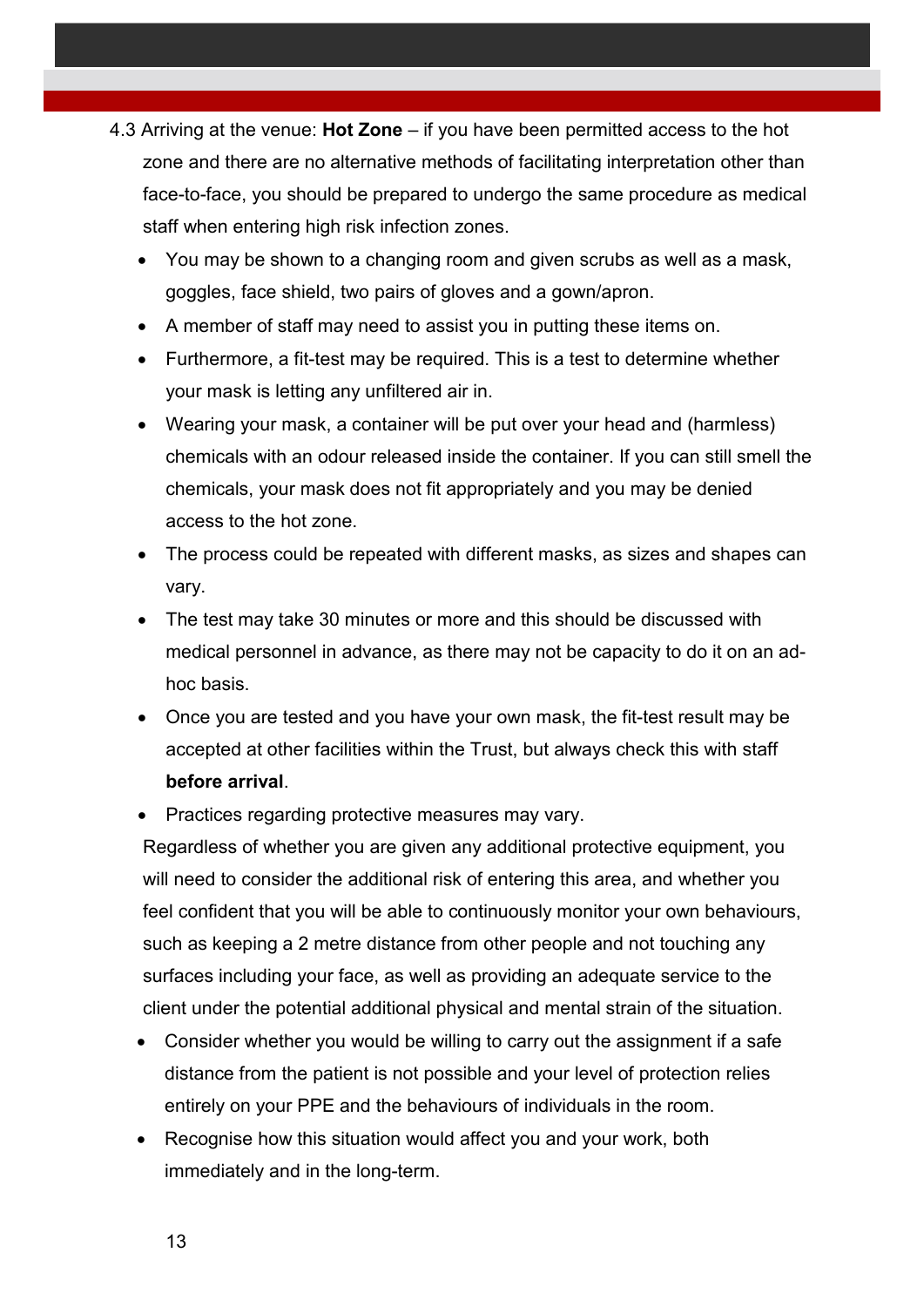#### **5. The interpretation process**

- 5.1 Due to the modality of our language production, many aspects of interpreting in the settings described can be severely affected. Wearing a mask and face shield considerably hinders the process but may be inevitable and better than not providing an interpretation at all.
	- Make use of all available resources such as tablets, phones or objects in the room to convey the message.
	- Exaggerate facial expressions and consider adjusting your signing space and pace.
	- Take your time for processing and do not rush your interpretation.
	- Do not be afraid to ask for clarifications and repetition, in both language directions.
- 5.2 Avoiding facial contact: while many signs are produced with one hand touching another or hands touching the face, it is recommended to try and avoid facial contact with our hands. This may be particularly relevant when gowned and sterilised for medical procedures.
	- If you touch your face, you may become automatically contaminated and unsterile for a procedure.
	- It is worth thinking about alternative signs for commonly used words as well as practising producing signs without touching your face, so that you have strategies available in situ, should that issue arise.
- 5.3 Be mindful that many patients will be very frightened and/or severely ill, as well as having been isolated for some time, with little or no contact to friends and family, and will likely have faced difficulties in communicating with staff.
	- You may be the first person they have seen for some time who can sign.
	- Some may be connected to machinery that is noisy, restricts their movement or obscures their lip patterns.
	- Various drugs may affect their level of consciousness and how they perceive pain.

Sometimes, patients are asked standardised questions to determine, for example, capacity. These often do not translate well into BSL and may not be culturally appropriate or comprehensive for a deaf person. It is vital to discuss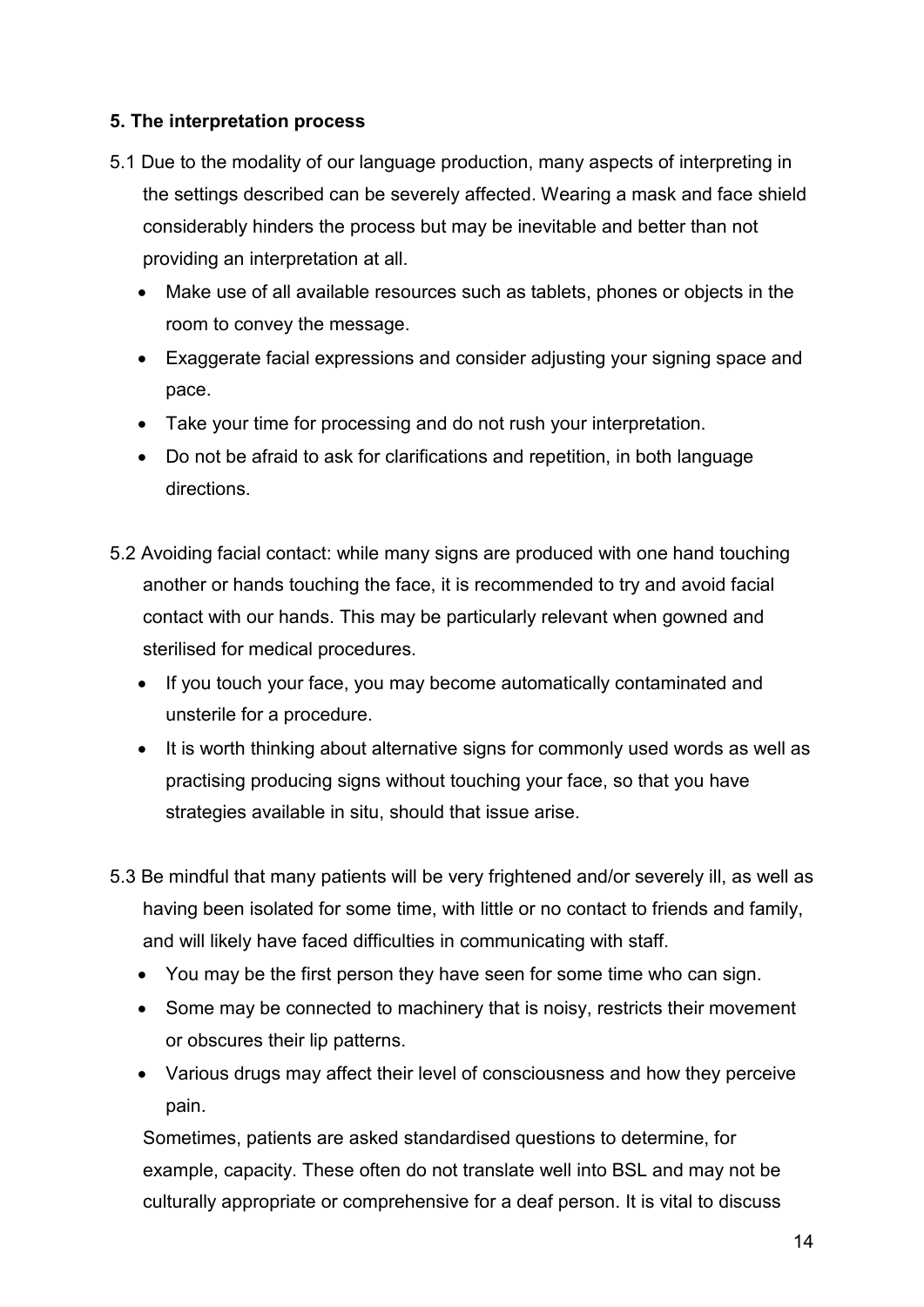this with medical personnel and adjust where necessary, particularly when it comes to:

- informed consent for procedures, treatment and end of life decisions,
- standardised medical assessments with legal implications.
- 5.4 Setting up your own VRI: if you are confident with technology, in some cases, you may be able to set up your own VRI system. Even though you are right outside the door with the doctor or healthcare worker, you might feel safer doing the interpretation from a distance. Some hospitals have iPads available but if you have two devices that are connected to WiFi, you may be able to set up one device near the patient's bedside and the other in the hallway. For this you can use videocall software:
	- make sure you set up two accounts ahead of time so that you can connect each device to its own account

Remember the issue of possible cross-contamination if sharing a device, so make sure to either have:

- single-use screen protectors that can be thrown away afterwards or
- use gloves to pick up the device and leave in a sealed plastic bag until it can be properly cleaned.
- 5.5 Interpreting for deafblind clients: while it is impossible to avoid contact with a deafblind individual while providing tactile interpretation, some safety guidelines can be kept in mind.
	- If a disposable gown is available at the hospital, request one to ensure your safety.
	- If none are available, utilise your extra-long sleeve garment or scrubs and put it on before starting tactile communication.
	- Hand sanitising for you and the client should be obligatory.

Make sure you are at least wearing a mask to prevent spreading anything to your deafblind client, as you will certainly be closer than two metres. Resist the temptation of fixing it every time it moves out of place! You may also consider both wearing gloves, while keeping in mind that it may be unavoidable to have some body-to-body contact.

Do your best to avoid contact with the face.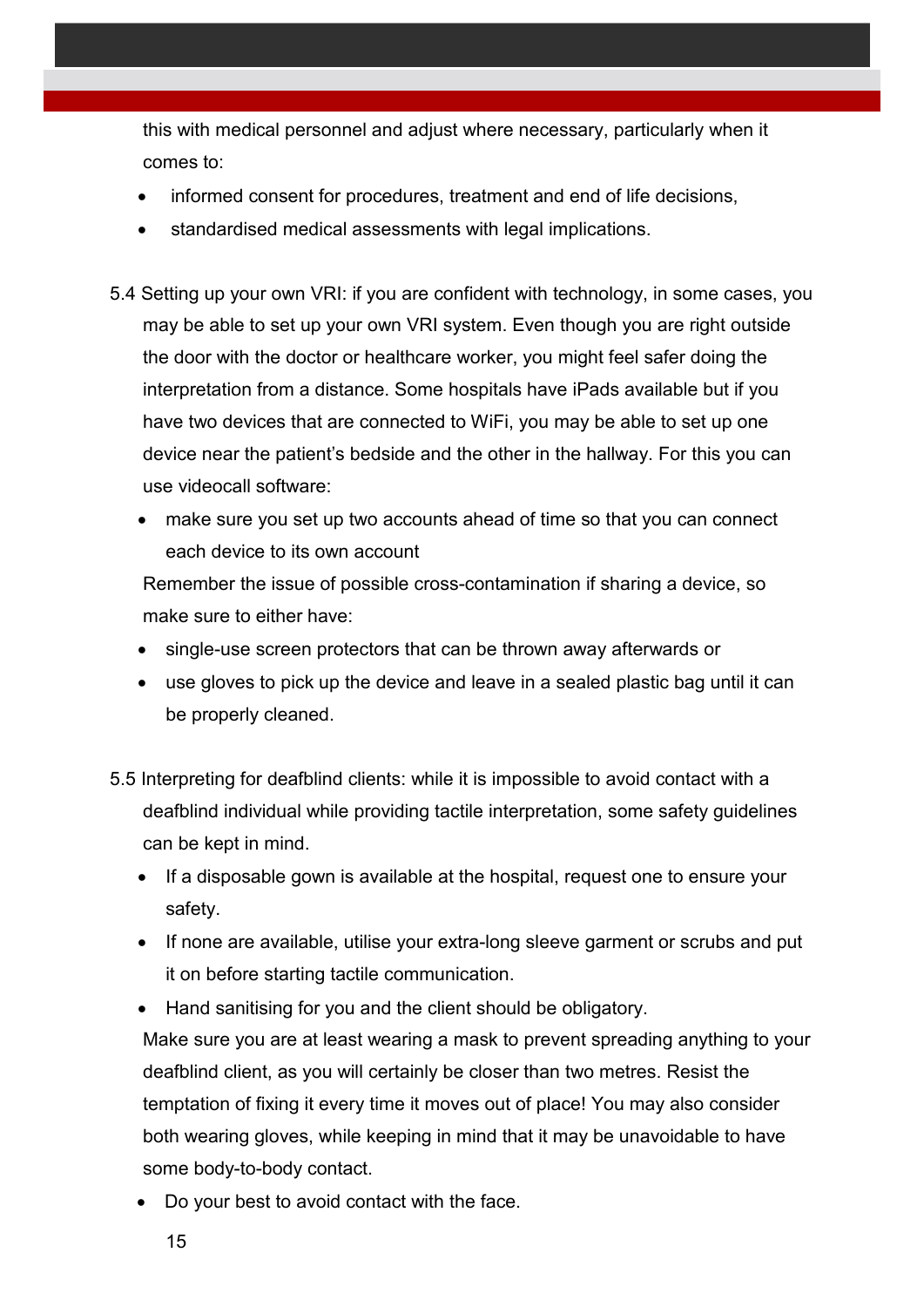A potential infection does not result from touch alone, but from one person's bodily fluids reaching another person's body orifice.

- After your encounter, encourage your client to sanitise hands, dispose of your PPE appropriately.
- If you used homemade garments, put them in your plastic bag and wash as soon as possible at the highest temperature.

#### **6. After the booking**

- 6.1 If necessary, remind the client that farewell rituals involving physical touch are not possible under the circumstances.
- 6.2 Dispose of any single use PPE in orange lidded bins and wash hands thoroughly with soap and water *before* leaving the venue.
- 6.3 Place any reusable items you have touched in sealable plastic bags. Disinfect and/or wash items as soon as possible or leave in sealed bags for 72 hours. Water bottles should go straight in the dishwasher (or in the bin at the hospital if single use). If you have been in the hot zone, remove any clothing at the earliest opportunity at home, wash at highest possible temperature, even if you were wearing scrubs.
	- Do not forget to clean your shoes, particularly the soles.
- 6.4 Feedback to agency and/or hospital whether you felt protective measures were adequate and what could be done to improve them in the future.

6.5 If you have another booking:

- change into clean clothes
- ensure the clothes worn previously are dealt with appropriately and put in a sealed bag to be washed at a high temperature as soon as you can.
- 6.6 Wash your hands again upon arrival at the next venue and make attending professionals aware of the previous setting and any critical incidents where you could have come into contact with the virus (such as having been unable to maintain social distancing).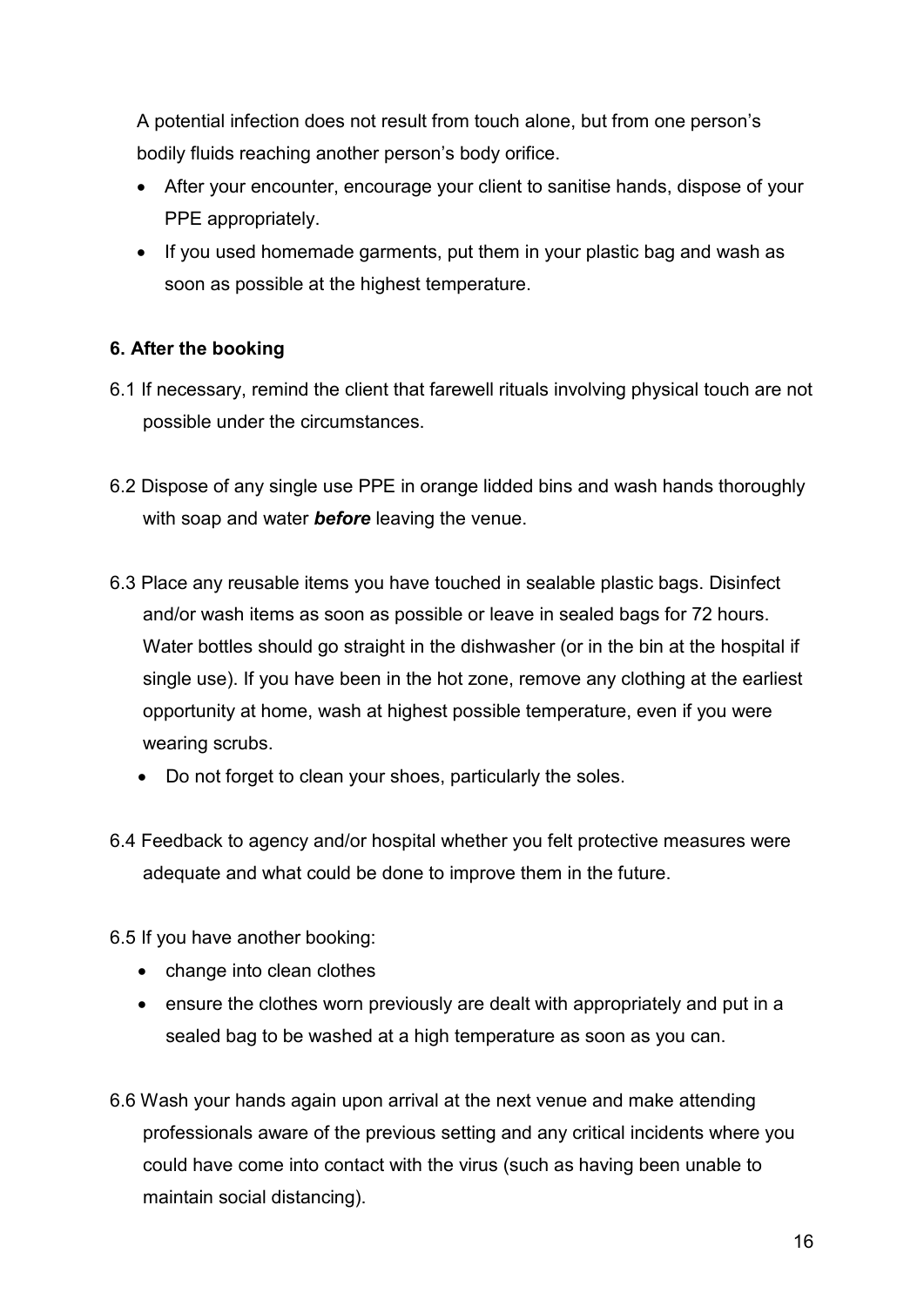- 6.7 Wash any clothing before using it again for work in another setting and wash your hands before touching any surfaces at home.
- 6.8 Don't forget to clean any items you have been in contact with on your journey, including your car, phone, credit cards etc.
- 6.8 Contact tracing may be used by the government to identify who has been in contact with infectious individuals. Be aware that rules on testing, isolation etc. may be different for healthcare professionals and members of the public and may also depend on what precautions have been taken, such as PPE being worn.
	- Healthcare professionals will need to determine which group you would fall under for a particular booking in a particular setting.
- 6.9 You may also wish to discuss procedure and consent in case of (suspected) infection of any individual present with the client and the healthcare professional before leaving the venue.

#### **7. Procedures in case of (suspected) infection**

- 7.1 After each assignment, make a note of the circumstances, whether you have been in close contact (less than two metres) with anyone for longer than 15 minutes.
	- Keep accurate records of times, locations and individuals present at the booking, but only keep this information for as long as absolutely necessary. As the current government guidance does not state an exact relevant time period, but self-isolation is recommended for 14 days, this should be the absolute maximum time those records are kept. If in doubt, check with the Information Commissioner's Office for guidance on data protection.
	- Always ensure any client data is kept confidential.
	- If you develop symptoms of Covid-19 within two weeks after the booking, follow government advice on self-isolation and testing.
	- You may also wish to inform the agency you were booked by.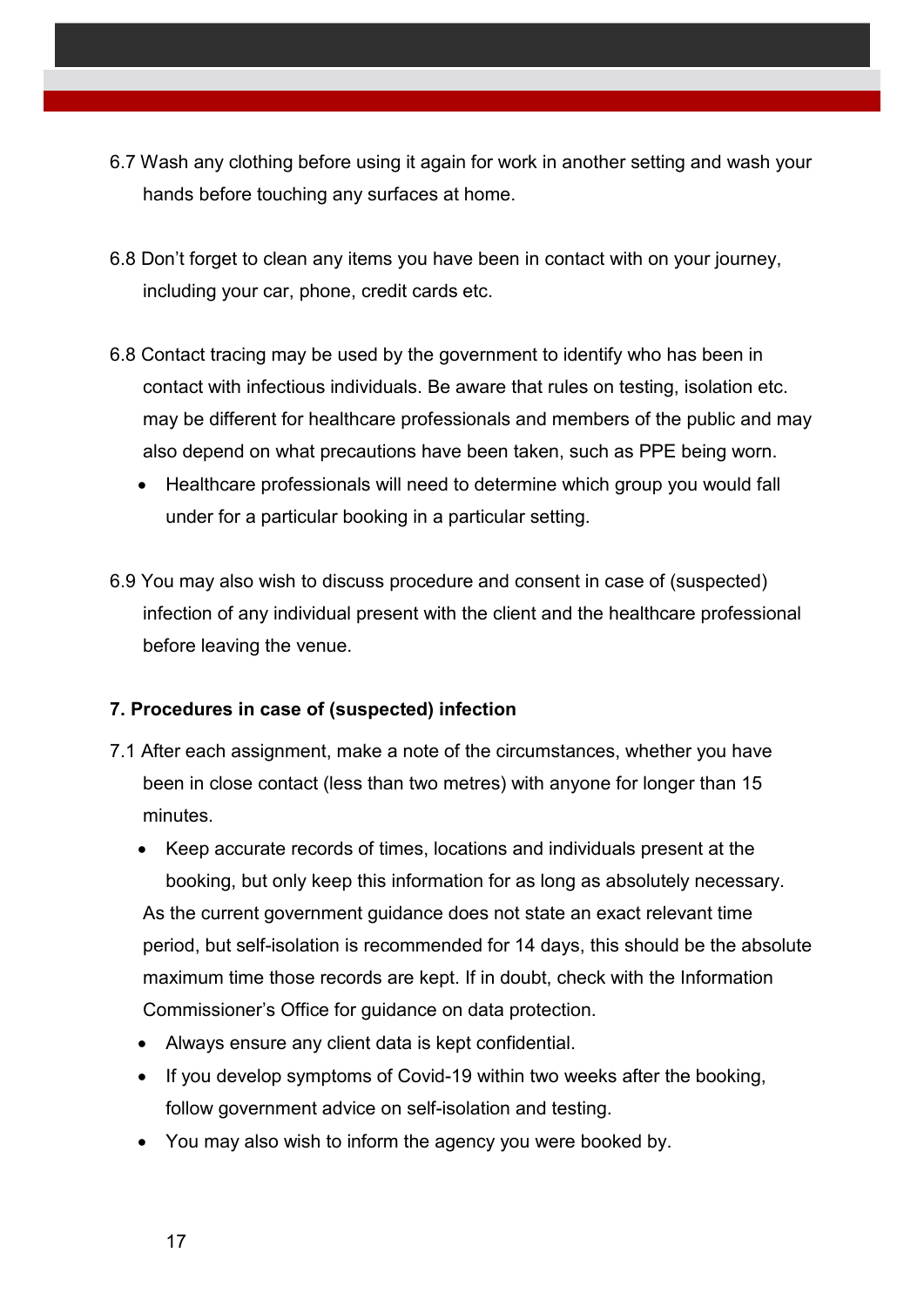7.2 If you are contacted by an NHS contact tracer, make them aware of the specific circumstances of your assignment. You may be asked to share contact details of clients. This raises legal and ethical questions in terms of a potential breach of confidentiality. The NRCPD have released a statement saying:

*In the current Covid-19 circumstances, sharing confidential information with Test and Trace with or without the subject's consent would unlikely be a breach of the NRCPD Code because it would be to prevent 'a person at risk' from coming to physical, emotional or mental harm and this is permitted by data protection. Only share what is necessary: name, contact details, date, time, location and nature of the contact seem reasonable and necessary, but medical nature of the assignment may not be.* 

Professionals should also be prepared for the fact that their details may be shared with Test and Trace, without their consent, by health practitioners or the client. However, there are ethical considerations such as:

- the potential for isolated instances under which revealing contact details of clients or their whereabouts could cause harm to the individual, to you, to other people, or to your relationship with the client and the community. Whether the harm caused is greater than harm resulting from not being informed of a potential infection with COVID-19 could be a complex issue and would best be discussed with the individuals involved at the time of the booking. Although unlikely to have any legal relevance, informed consent to share information with Test and Trace to prevent harm for the patient/client may mitigate potential interpersonal conflict and ethical dilemma.
- A template consent form is attached in Appendix C.
- Additional information on the subject of confidentiality and NRCPD Code of Conduct can be found in Appendix B.
- The Information Commissioner's office also has quidance available on IT security. The link is available in the further resources section.

#### **8. Looking after your mental health**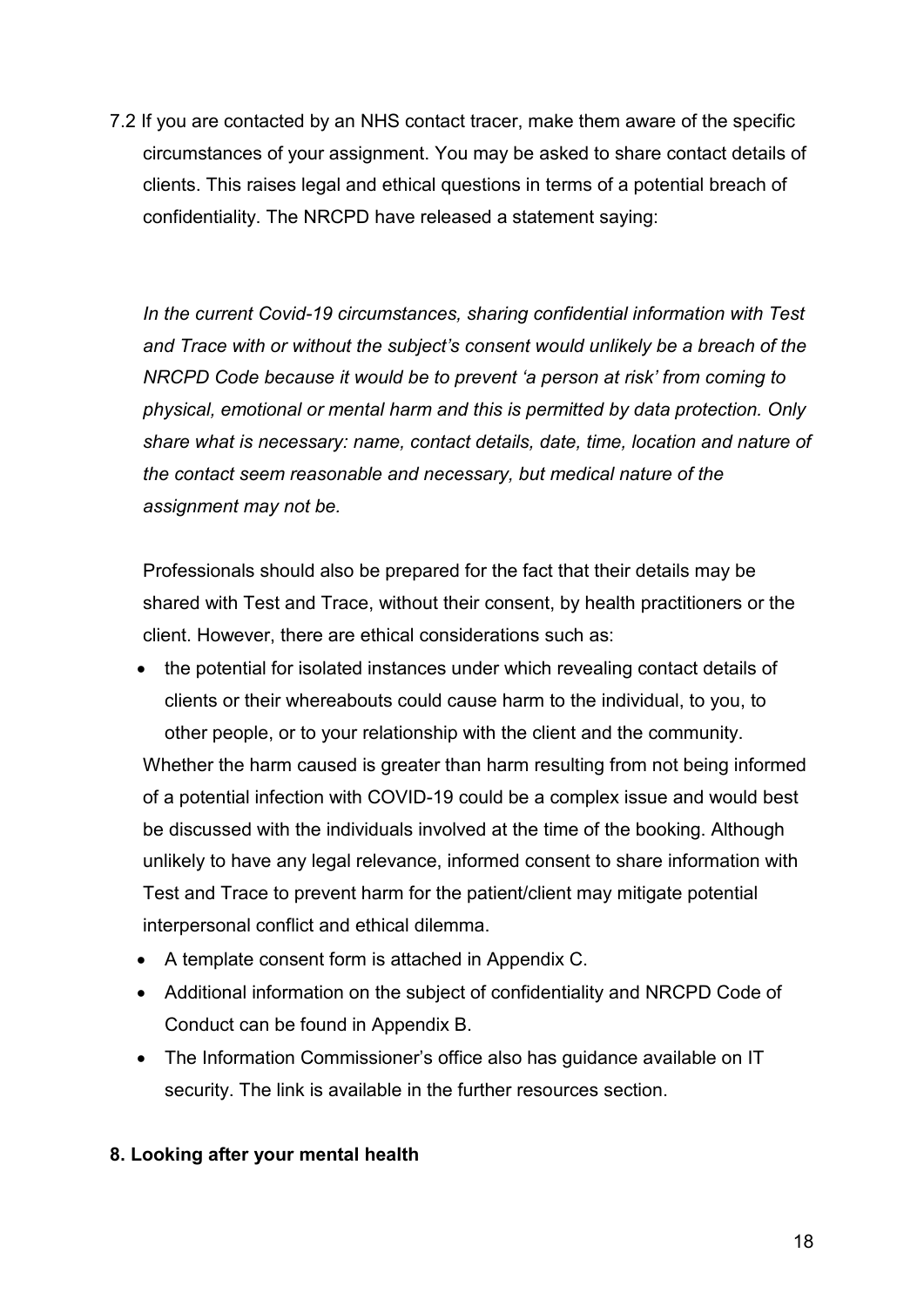- 8.1 The current pandemic affects everyone differently, both on a personal and a professional level. Bookings in medical settings can often be upsetting, even more so when under additional pressures such as infection control protocols. Moreover, the nature of the bookings and topics therein may be very serious.
	- They could include fatal diagnoses, end of life decisions, remote communication with loved ones such as parents or children etc. Depending on the severity of the illness, various medical equipment and machinery may be used. Hospital wards may look very different to everyday business, staff may be overtired and overworked and time to deal with individual patients' needs may be very limited. This will not only affect the patient, but could also affect you in various ways, before, during and after the booking.
	- Be sure to engage in professional supervision and plan how and when to discuss the impact it has had on you. More information on supervision can be found here: **https://asli.org.uk/supervision-2/**
	- A reflective journal may also help you to process your experience. However, confidentiality requirements, NRCPD Code of Conduct and GDPR guidelines naturally still apply, so it is important to ensure that clients cannot be identified when discussing issues in supervision and that any notes/journal entries are anonymised, destroyed or locked and kept secure. This also applies to any digital data such as blogs, online peer groups, computer files or social media platforms, even if they are encrypted.
- 8.2 Plan for an uplifting and enjoyable activity after the booking to recharge your batteries. This could for example be quality time with your family, a walk in nature, physical exercise, a good book or an online chat with friends.
	- Some useful apps to help you look after your mental health can be found under further resources.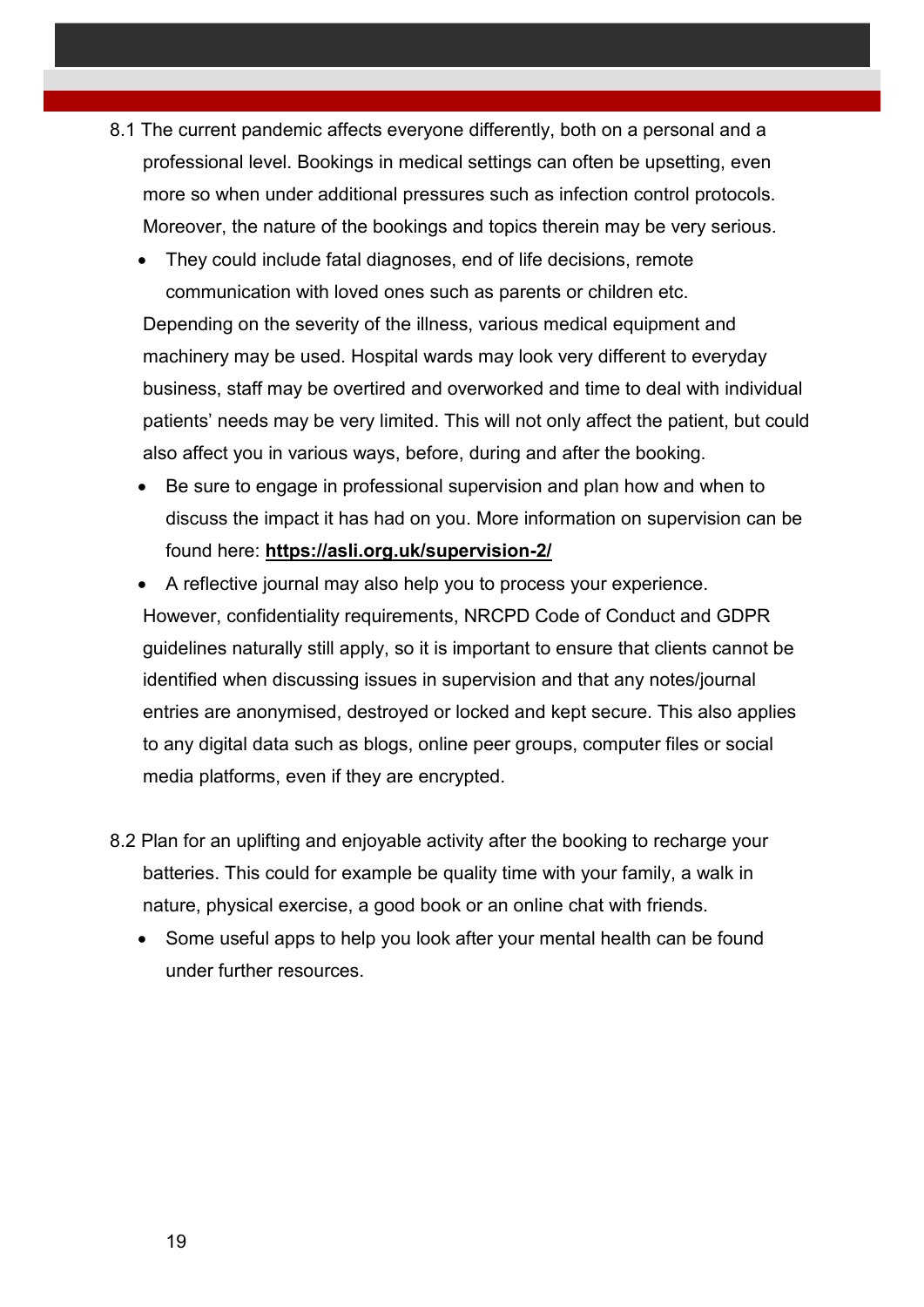### **Executive Summary**

- $\triangleright$  Always adhere to the quidelines of the institution you are working in. Ensure you are aware of their procedures including access to facilities, screening, PPE, distancing measures and general behaviours, both for professionals and for members of the public, **before** entering the building.
- $\triangleright$  Always assess the risks and benefits for yourself as well as the client when going into infectious settings. Where possible, discuss with booking service, healthcare professional and client whether remote working would be a feasible option. Also discuss procedure and consent to data sharing in case of suspected infection after the assignment.
- $\triangleright$  Discuss whether the needs of the client require a deaf interpreter (often called a deaf relay interpreter), a deafblind manual interpreter or a deaf translator.
- $\triangleright$  Consider the practicalities of your journey in terms of clothing, transport, items to bring, potential risk of close contact and resulting cross-contamination.
- $\triangleright$  If you are unsure of practicalities regarding the handling of PPE, make both the booking service and the healthcare professional aware **before** the appointment, so that you can receive instructions.
- After your booking, immediately dispose of any single use PPE into **orange-lidded** infectious waste disposal bins.
- $\triangleright$  Be mindful of the number and locations of bookings you attend in one day. Consider bringing a change of clothes (in sealed bags) or single use PPE if you are changing locations frequently, as there may be a higher risk of spreading the infection. In some settings, changing facilities may be available.
- $\triangleright$  Be aware of your rights as an employee or service provider: The venue you are working at has responsibility for your health and safety, but whether to accept the conditions is your decision**.** *You cannot be forced to work in settings that you feel are unsafe***.** However, the legal, financial and practical consequences of refusal to, or withdrawal from, work should be stipulated both in your terms and conditions (as a freelancer) and in those of the booking service, or in your employment contract.
- $\triangleright$  Do not accept a booking in such settings if you have underlying health conditions or if you or a member of your family have symptoms of the disease/are currently isolating.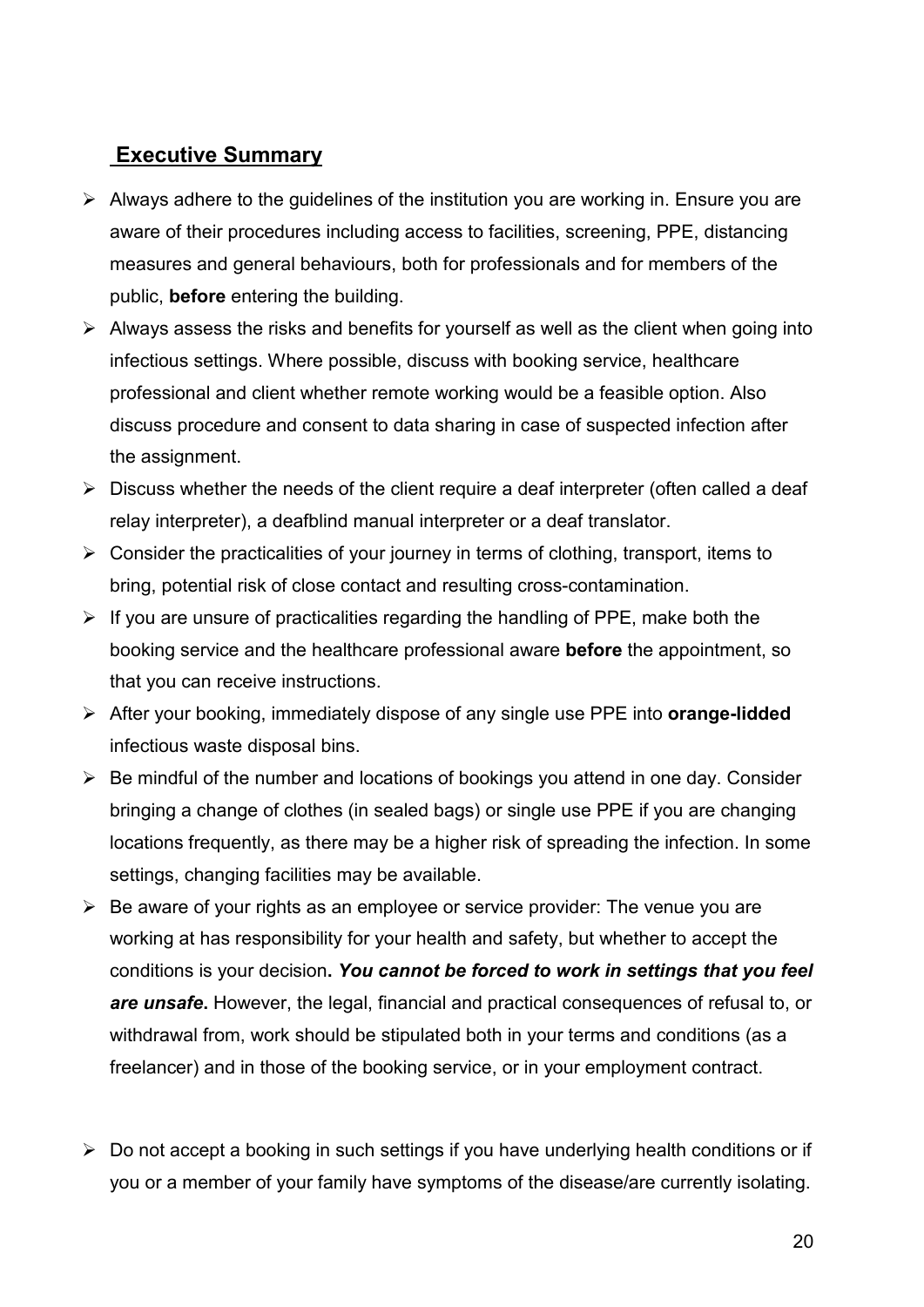- $\triangleright$  If you become aware of institutions/healthcare professionals being unsure whether to book an interpreter, signpost them to relevant guidance: **https://asli.org.uk/aslibest-practice-documents/**
- $\triangleright$  Adhere to the NRCPD Code of Conduct at all times. If there is a suspected risk of infection based on close contact during an assignment, follow government guidance for testing and tracing contacts. You may wish to inform the healthcare facility and the booking agency and ask for advice and further procedure. Aim to seek informed consent from the client during the booking in case you need to share confidential information with health authorities.
- $\triangleright$  Look after your mental health. Engage in professional supervision and seek appropriate help where necessary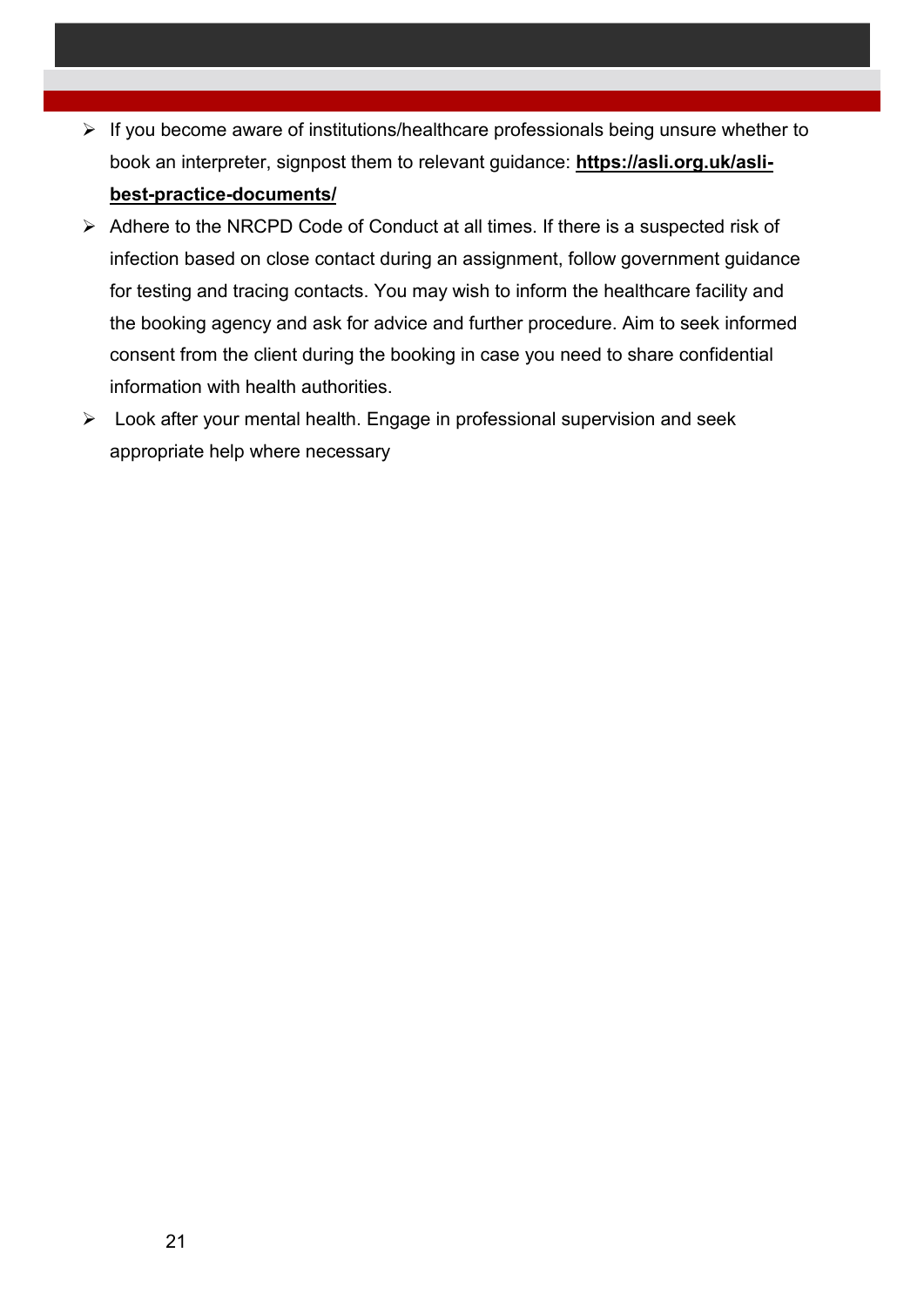### **Further resources:**

- Joint statement of the World Federation of the Deaf (WFD) and the World Association of Sign Language Interpreters (WASLI) **https://wasli.org/cat\_news/wfd-wasli-joint-statement-on-covid-19**
- ASLI position paper on the use of video interpreting services for public services **https://asli.org.uk/wp-content/uploads/2019/04/ASLI-VMI-position-paperfinal.pdf**
- The charity SignHealth provides resources in BSL for medical and mental health settings as well as a remote interpreting service for Deaf people in medical settings They also deliver services to reach Deaf people in BSL, such as crisis textlines, domestic abuse support, psychological therapy, advocacy and residential services. **https://signhealth.org.uk/announcement/bslhealthaccess/**
- The Royal Association for Deaf people (RAD) provides services to deaf people in their first language, usually British Sign Language (BSL) and supports mainstream providers to be more accessible. Services include: advocacy, community engagement, communication services, deaf awareness training, support for children and young people, employment support as well as an information, advice and guidance.

#### **https://royaldeaf.org.uk/about-us/what-we-do/**

- The British Society for Mental Health and Deafness (BSMHD) is the only UK charity that focuses entirely on the promotion of positive mental health of Deaf people **https://bsmhd.org.uk/**
- NRCPD Code of Conduct **https://www.nrcpd.org.uk/code-of-conduct**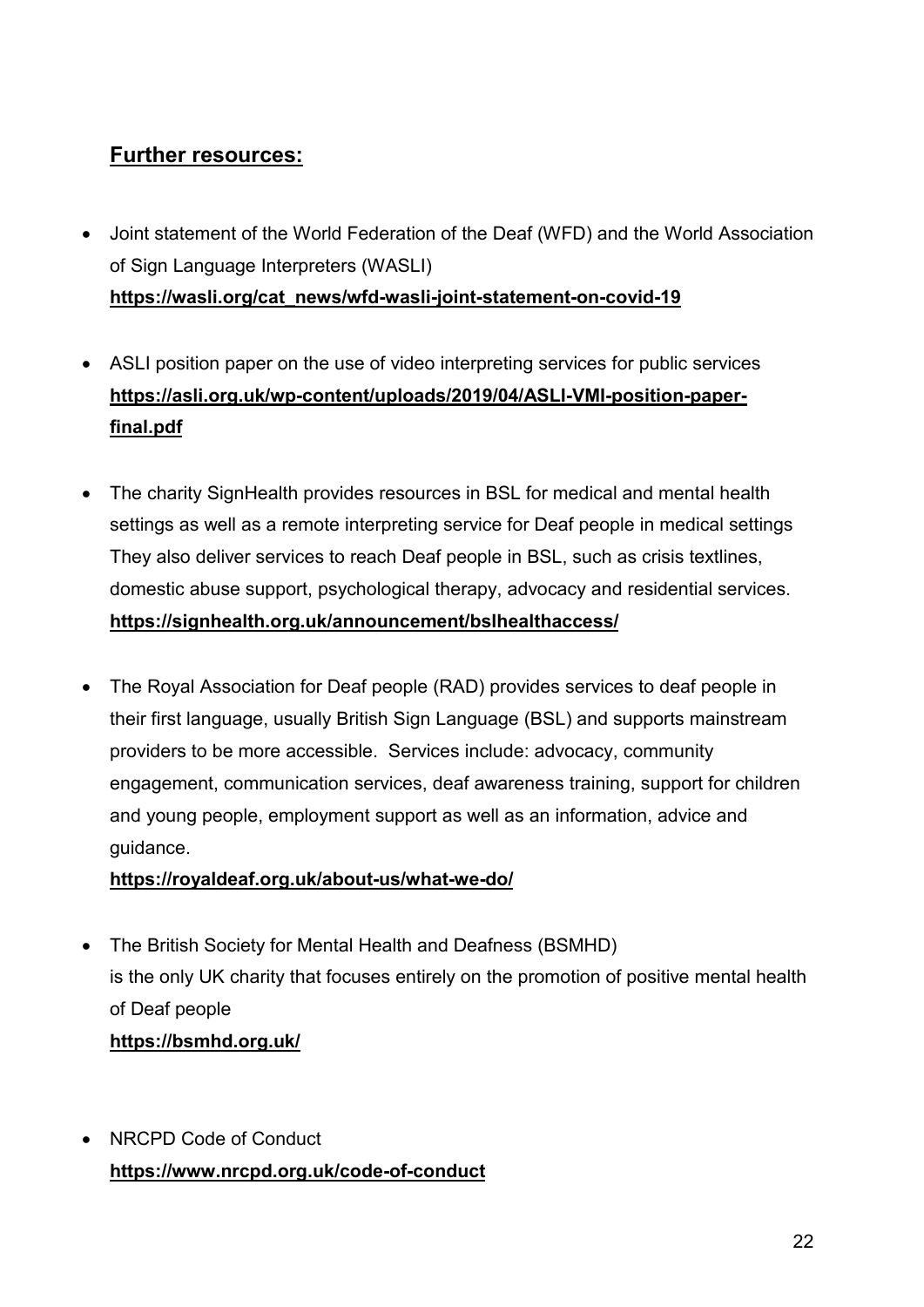Online Platforms and Confidentiality Under the NRCPD Code: Guidance for Registrants and Trainees.

**https://www.nrcpd.org.uk/news.php?article=207** 

- Information Commissioner's Office practical guide to IT security **https://ico.org.uk/media/fororganisations/documents/1575/it\_security\_practical\_guide.pdf**
- NHS Test and Trace privacy notice **https://contact-tracing.phe.gov.uk/help/privacy-notice**
- One of the resources available on interpreting in medical settings under the current circumstances, including recommendations for PPE: **https://www.amphl.org/blog/2020/3/25/f2v3t9qoqd4it8o1x40bwh8swr82v8?fbcli d=IwAR30nAAUqlHM\_8y1GH4k6x9U8INJ4s-ZfQSa9ReWg16FTtn7gJCUDs1Ag\_M**
- Guidance for New Small-Scale Manufacturers of COVID-19 PPE, Version 1 1 Office for Product Safety & Standards New Small-Scale Manufacturers of COVID-19 Personal Protective Equipment (PPE) Guidance for Businesses, Organisations and Individuals, Version 1 **https://assets.publishing.service.gov.uk/government/uploads/system/uploads/a ttachment\_data/file/883462/Guidance-for-businesses-and-individuals-small-**

**scale-manufacture-of-ppe-version-1.pdf** 

- UK government guidance on working safely during covid-19 **https://www.gov.uk/guidance/working-safely-during-coronavirus-covid-19**
- Workplace guidance from the Chartered Institute for Personnel Development **https://www.cipd.co.uk/knowledge/fundamentals/emplaw/employees/workplace-guide-returning-after-coronavirus**
- WHO guidance on risk communication: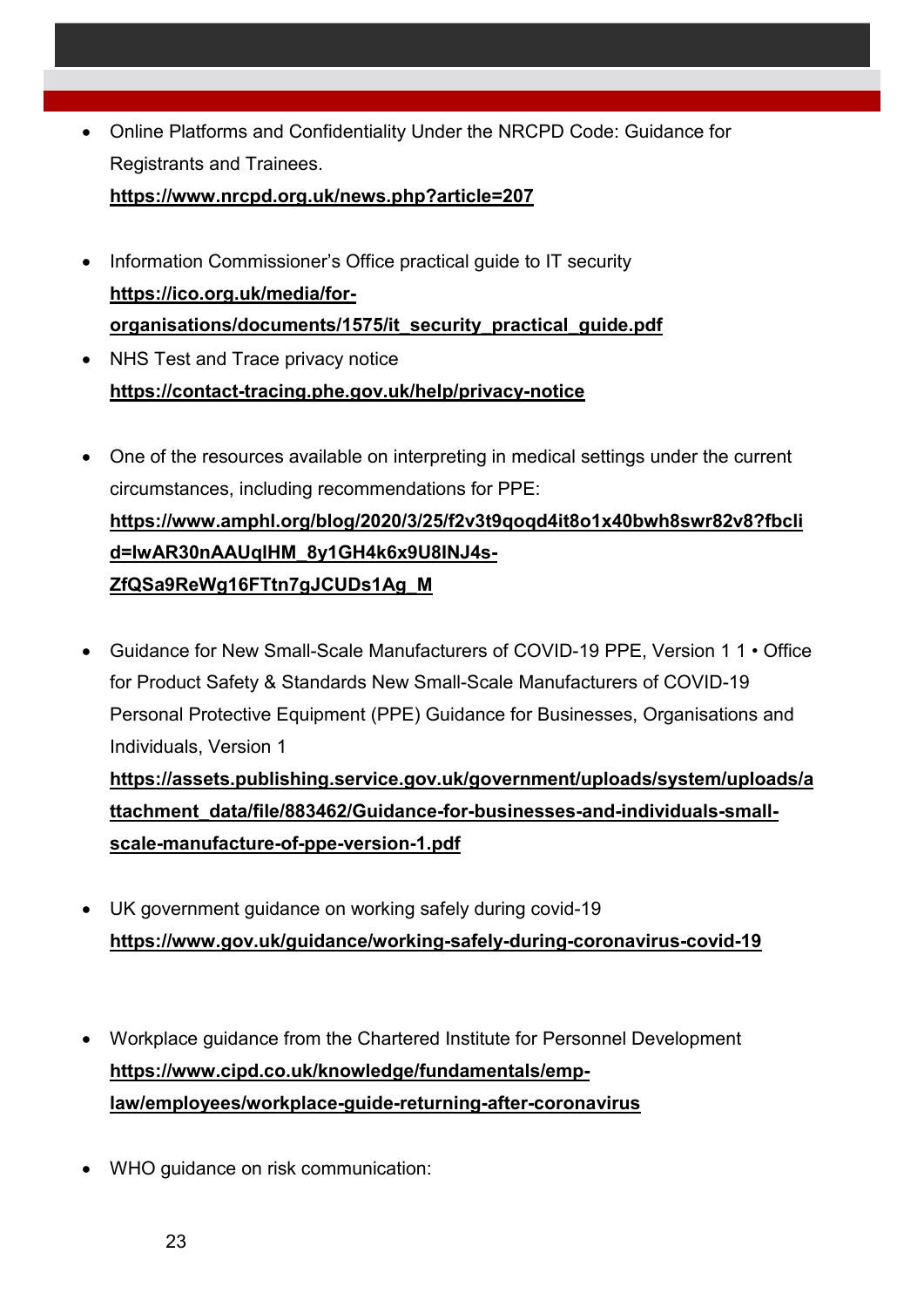### **https://www.who.int/news-room/q-a-detail/who-emergency-riskcommunication-guidance**

 The Limping Chicken, a deaf blog featuring case studies, personal accounts and journalist articles on a variety of topics, including the impact of the pandemic of Deaf people in the UK: **https://limpingchicken.com/2020/04/22/coronavirus-deafblind-people-facing-**

**communication-challenges-in-a-time-of-social-distancing/** 

- A collection of resources available to sign language interpreters on best practice and various statements from relevant organisations globally: **https://www.mayadewit.nl/coronavirus-info-for-interpreters**
- A list of NHS approved apps related to mental health: **https://www.nhs.uk/apps-library/category/mental-health/**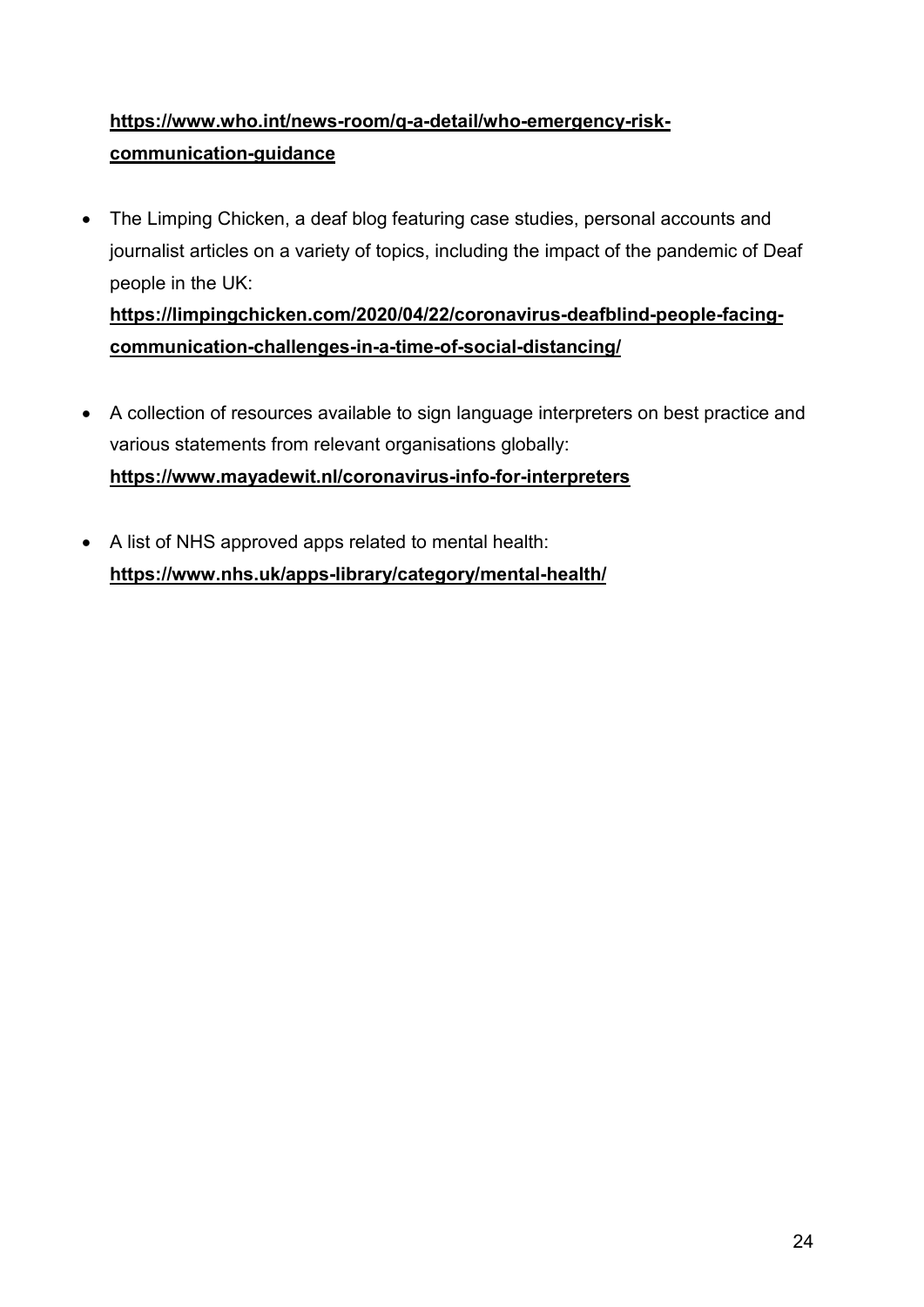#### Appendix A - Interpreter checklist

- Do I have all the information I need for a risk assessment?
- Am I the right person for the job? Do I need a Deaf colleague? Where will I meet them?
- Do I have everything with me I need (and only those items)?
- How will I get to and from the assignment?
- How many bookings do I have in a day and what is the risk of cross-contamination?
- Am I wearing clean clothes?
- Have I avoided touching anyone before the assignment (and in between)?
- Have I wiped the car (exterior and interior handle, steering wheel, gear stick, handbrake, keys)?
- Do I have the PPE required? Where will I get it from? How is it stored before and after use?
- How will the environment and PPE alter my behaviours, physically and mentally? How will this impact my interpretation and what can I do to mitigate that?
- Is the client likely to touch me? How will I handle this?
- Is the client aware of social distancing rules, do they understand altered behaviours of professionals?
- Does the client require close contact (e.g. deafblind)? How can the risks be minimised?
- How do I dispose of used PPE?
- Do I have a trusted colleague/ supervisor on speed dial?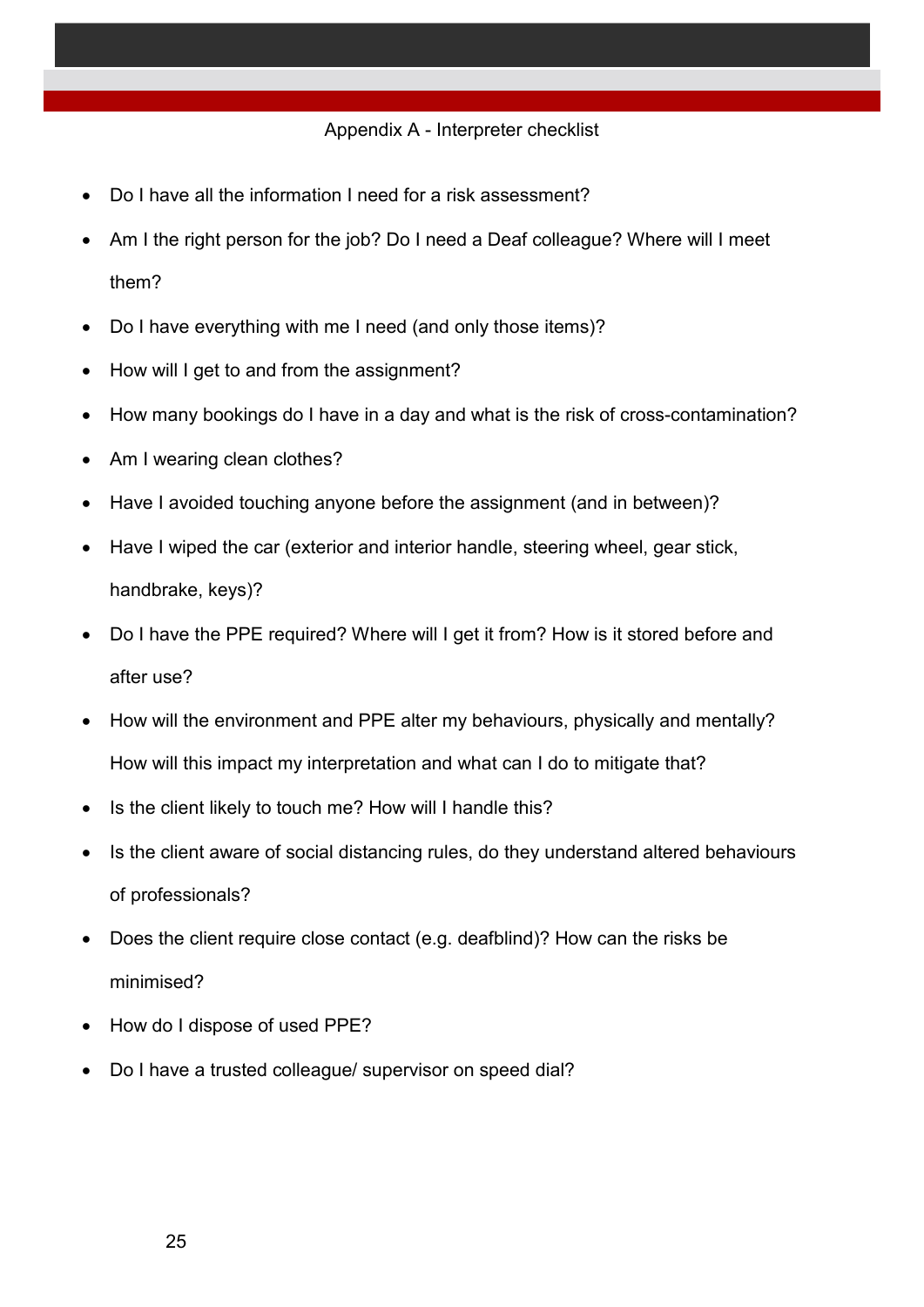Appendix B - NRCPD statement: COVID-19 Test and Trace data protection

The NRCPD Code of Conduct governs individual conduct of professionals. The NRCPD Code at Article 2.1 says "If you gain access to information as the result of an assignment you must only share it with someone else if you have the service user's consent or the law requires or allows you to, such as when it is necessary to prevent harm."

The NRCPD Code articles are set within the NRCPD ethical principles and the first three have specific relevance:

- do no harm or, in rare circumstances where causing harm is unavoidable, the least amount of harm;
- strive to do good:
- act justly and fairly

Data Protection and Covid-19 Test and Trace.

(Source: Meeting Live Chat NRCPD/ICO Thu 4 June 2020. Transcript available.)

Data protection law allows you to share special category information if you have the subject's consent, or without the subject's consent if it is to "prevent physical, emotional or mental harm" and the individual is under 18, or over 18 and at risk, and the reason is one of substantial public interest (Paragraph 18 Schedule 1 of DPA 2018). The purpose of Test and Trace is to identify people who may be infected with Covid-19 in order to get them the testing and treatment they may require, to get them to hospital if necessary or self-isolate at home and to prevent onward infection. This is a matter of preventing the physical harm caused by Covid-19 to the individual because they are at risk of being infected because of a known contact, but also to the public at large, as well as prevent the emotional and mental harm that may accompany a positive diagnosis. Therefore special category information may be shared without the subject's consent to the Test and Trace system if those conditions are met. At this time the law does not require you to provide that information to test and Trace but you may do so – it is your judgement and NRCPD cannot advise on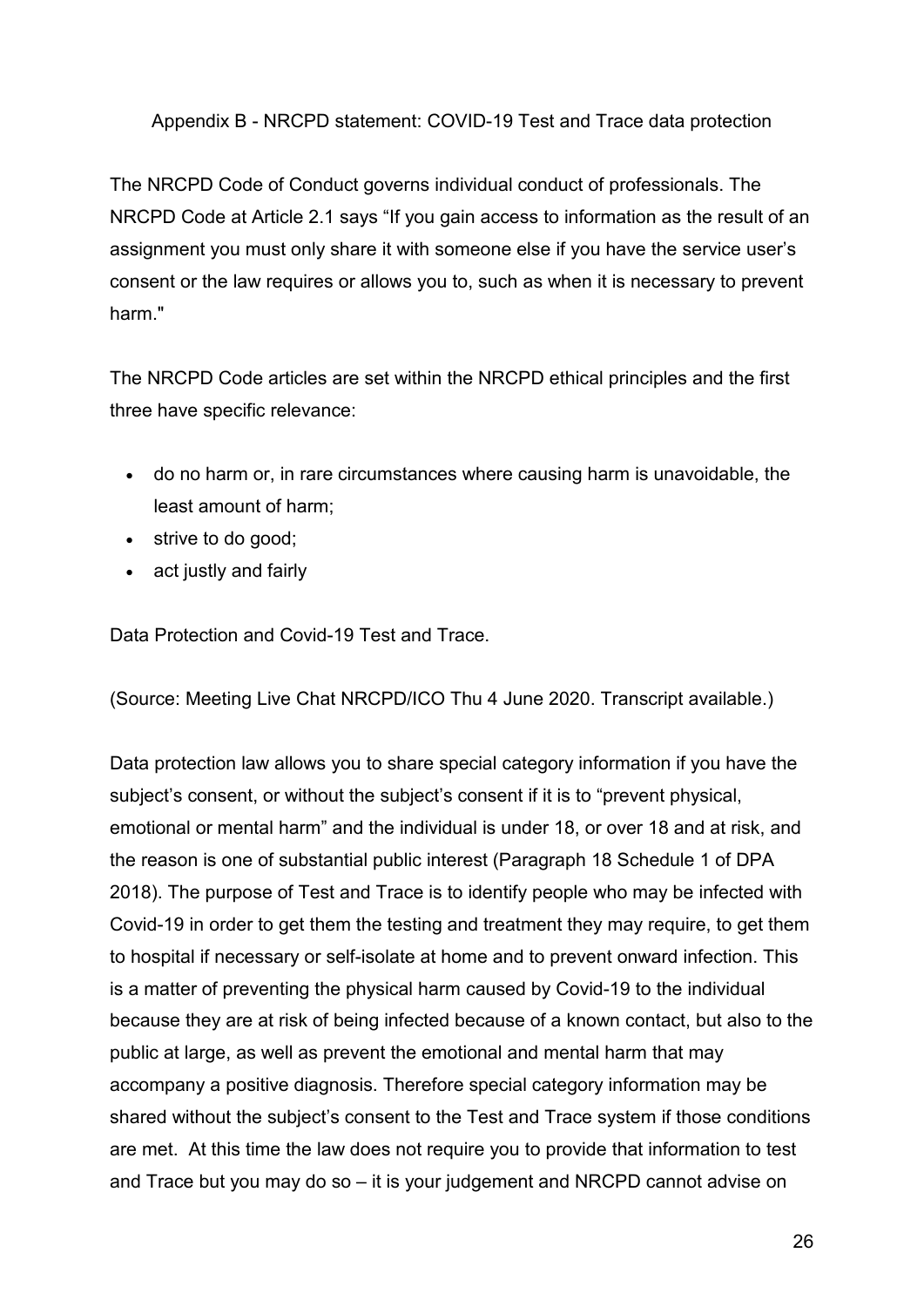this directly. ICO staff are available for live chat though on their website and you could discuss with them. It would be best practise to get the subject's consent beforehand just in case this becomes necessary and to inform them that even without consent some information may be disclosed to Test and Trace in order to prevent harm. If you do provide information about your client to the Test and Trace system when asked you should only disclose what is necessary. Finally, the health workers and the client themselves may also be contacted by Test and Trace so there is the fact that your information may also be shared with Test and Trace by them to prevent harm.

Confidentiality Under the NRCPD Code of Conduct with Covid-19 Test and Trace

NRCPD does not advise on data protection law but we apply the same principles to our Code. Under the NRCPD Code of Conduct the term 'confidential' can include information that is not special category information under data protection law but nevertheless something that the client wishes to keep confidential. NRCPD advises that disclosing confidential information about a client to the Test and Trace system is acceptable for the reasons above and is very unlikely be viewed as a potential breach of Article 2.1, provided that only the necessary information is disclosed. You do not need client consent to do this, but you should inform them that this may happen, although getting informed consent is always preferable. If you do so you should make a record of the disclosure. NRCPD is not advising that you should or that you must disclose to Test and Trace, only that if you do it is unlikely to be a breach of the code.

Operation of the NRCPD Ethical Principles to enable disclosure

The ethical principles could be applied thus:

*Do the least amount of harm* – balance the harm of sharing confidential information with the harm of the client suffering a life-changing or life-ending Covid-19 infection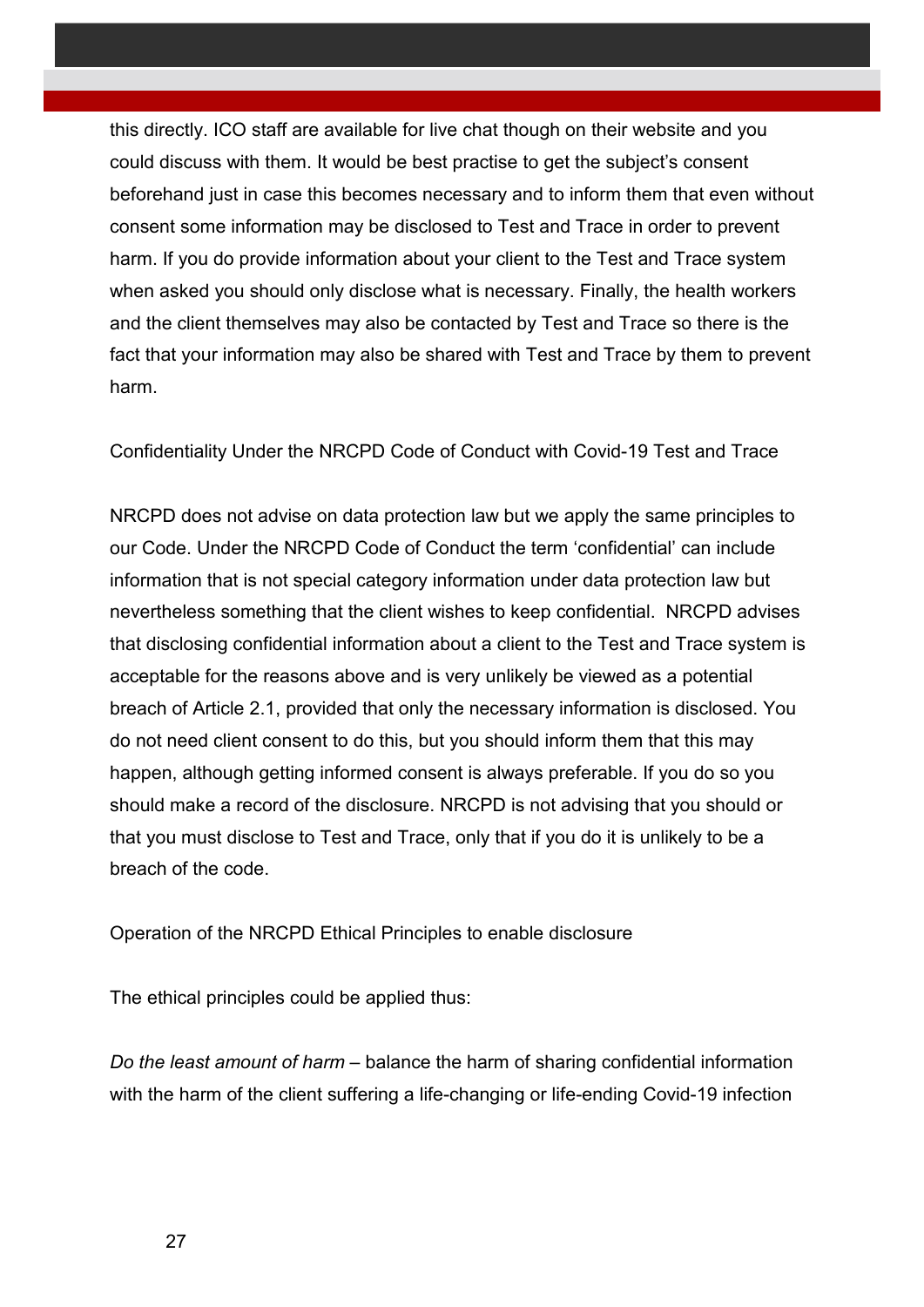*Strive to do good* – acting to protect the health of the client and others they may come into contact with, and protecting public health v keeping the clients information confidential

*Act justly and fairly* – it would be unfair to others in the population including other d/Deaf people the client is in contact with to miss the chance to stop the infection spreading

Registrants may balance other ethical considerations into the above, also, such as undermining the client relationship. This could be mitigated by prior consent and/or notification.